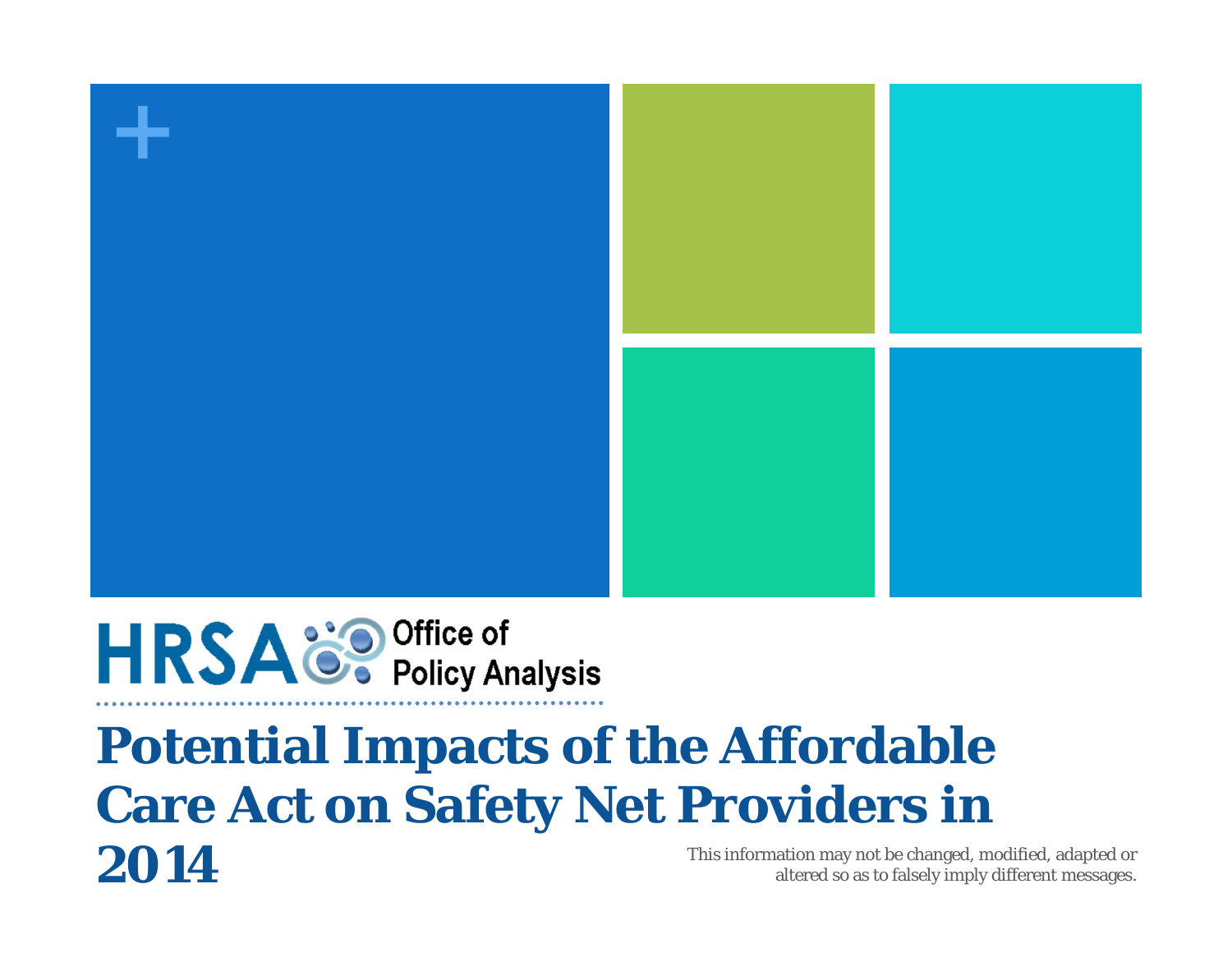# <sup>+</sup> Structure of this Presentation

- A. Impact on providers' typical **patient** populations.
- B. Impact on their health insurance and health care **business environment.**
- C. Impact on providers as **employers.**

*All references to "providers" mean safety net provider organizations (not individuals), unless otherwise specified.*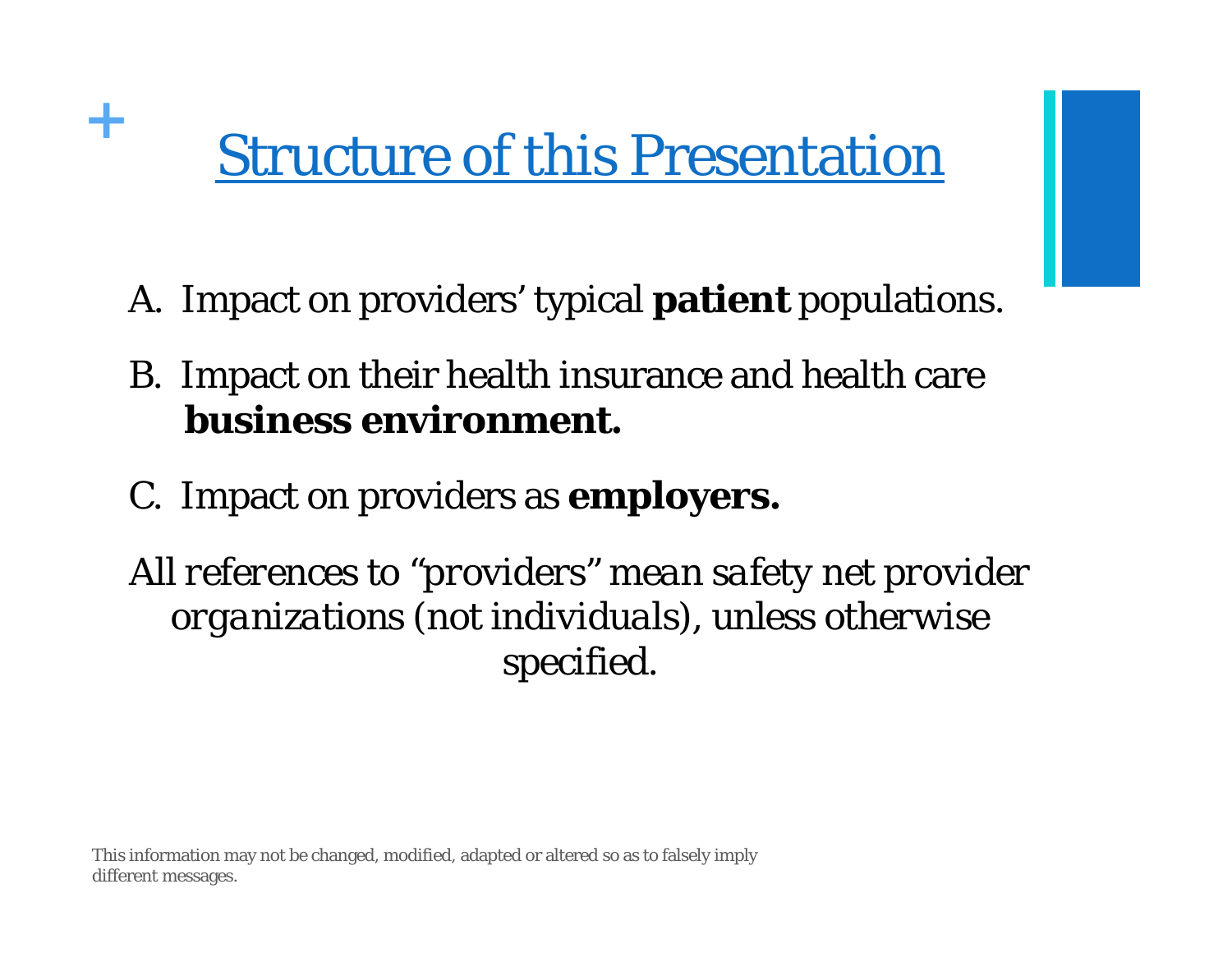

# A. Potential Impact on Safety Net Providers' **Patient Populations**

This information may not be changed, modified, adapted or altered so as to falsely imply different messages.

**+**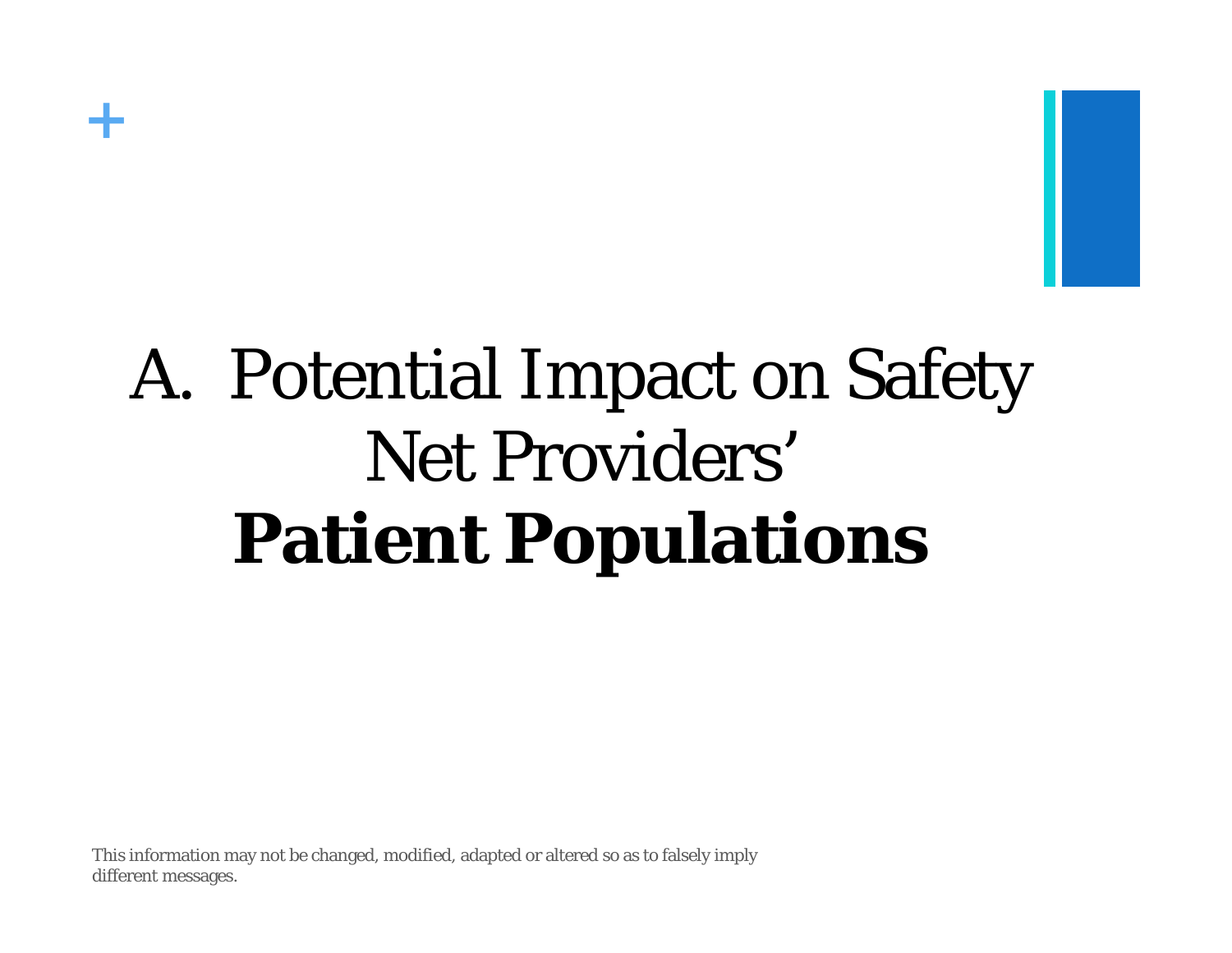**+ Many Uninsured Patients Will** Become Eligible for Affordable Coverage in 2014

Two new opportunities for health coverage:

- 1.Medicaid – States will have the opportunity to expand Medicaid coverage to individuals up to 133% FPL.
- 2. Private insurance purchased through the Health Insurance Marketplace (also known as an Exchange).
	- Some individuals will be eligible for help paying for health insurance in the Marketplace.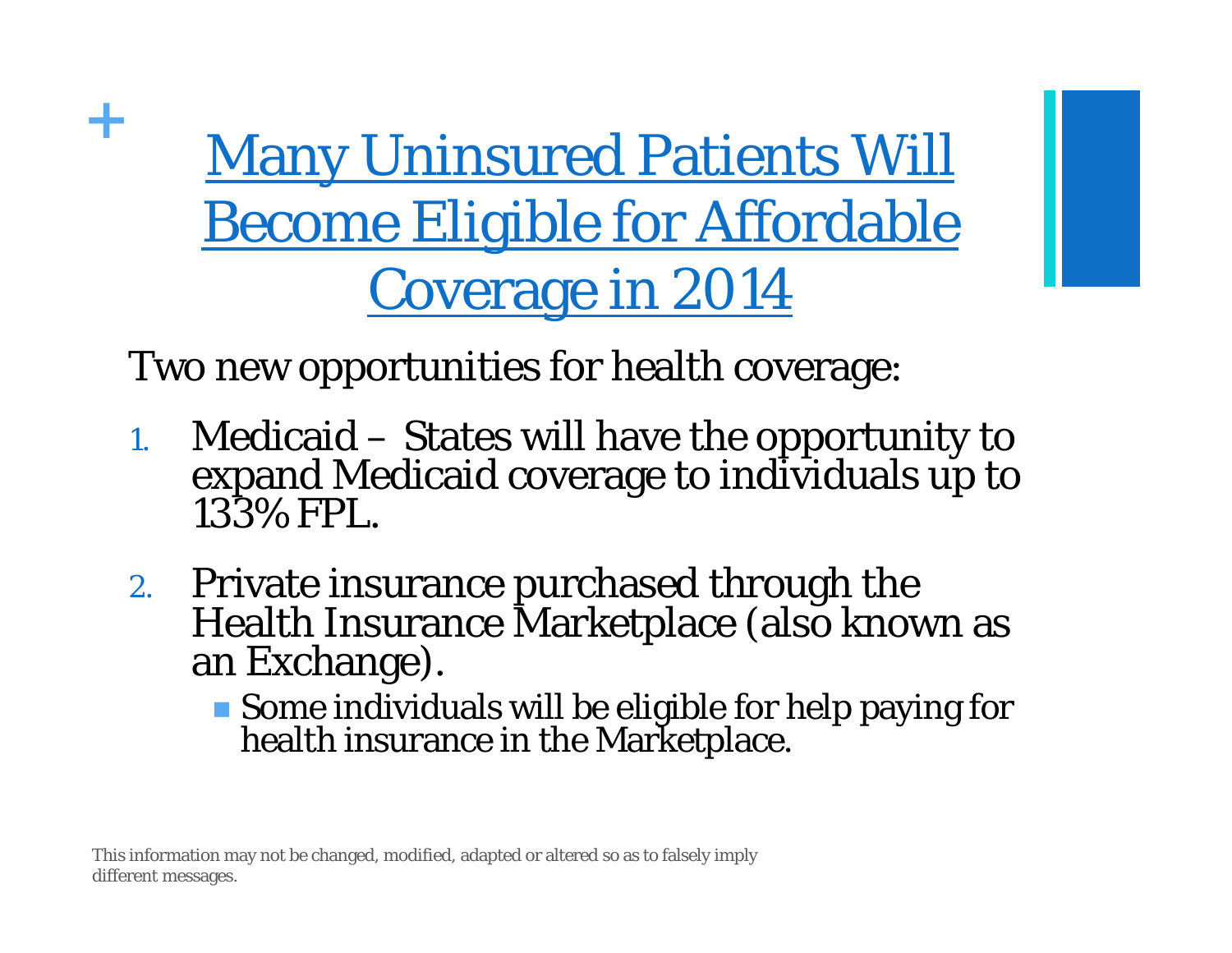

The Medicaid expansion provision of the Affordable Care Act requires states to expand Medicaid to cover all nonelderly residents with incomes up to 133% FPL starting Jan. 1, 2014.

- **133% FPL is \$15,282 for an individual or \$31,322 for a** family of 4 in 2013.
- $\blacksquare$  Individuals will no longer need to meet both income and other medical or categorical requirements (e.g., children, disabled, etc.) to be eligible for Medicaid.
- **The expansion will enable childless adults (ages 19-64)** to get Medicaid.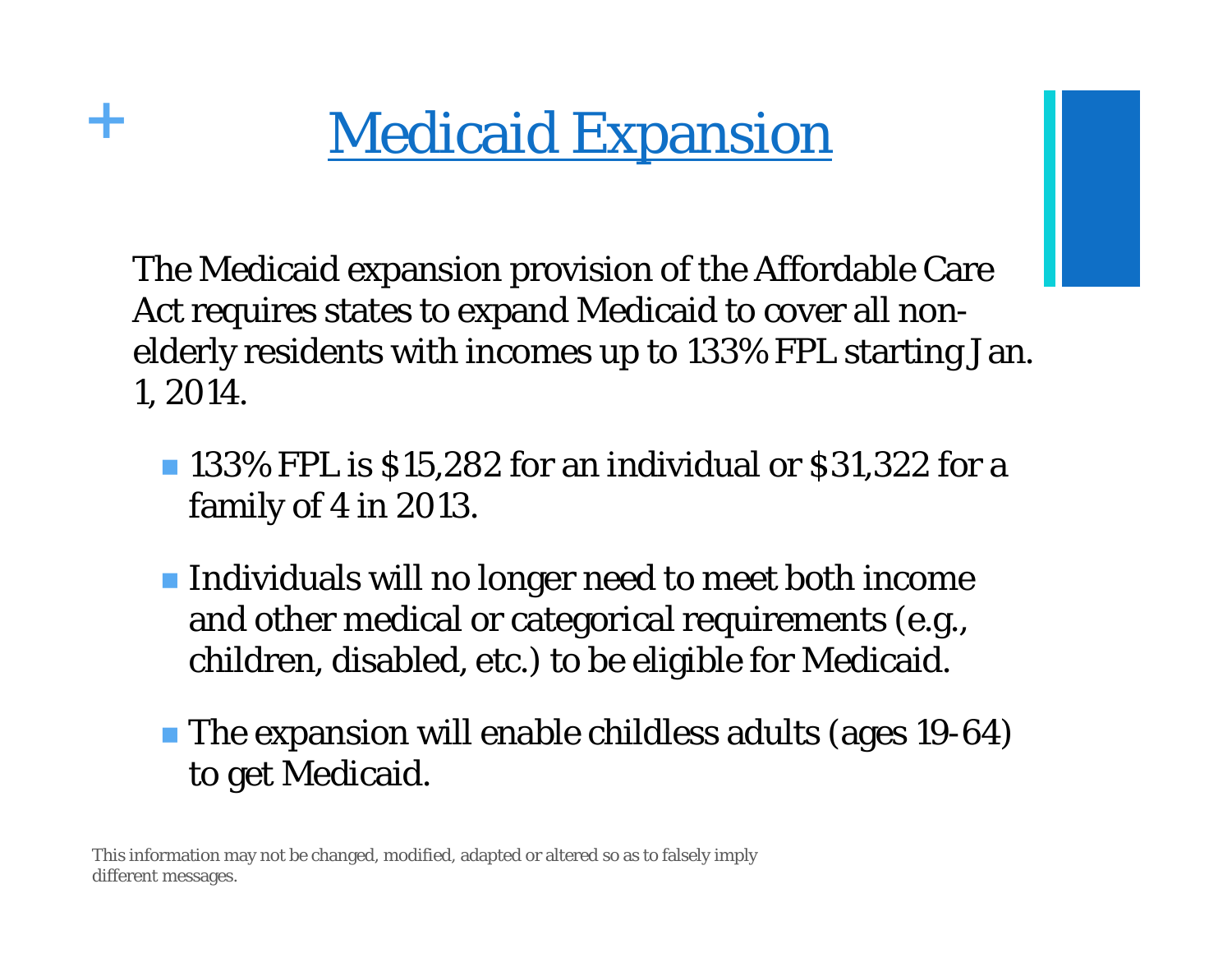# **State Implementation of Medicaid** Expansion

- In June 2012, the Supreme Court held that a state may not lose Federal funding for its existing Medicaid<br>program when it does not implement the Medicaid<br>eligibility expansion.
- States that implement the Medicaid expansion will receive 100% federal funding for the cost of the expansion from 2014-2016, and at least 90% after that.
- **There is no deadline for States to decide whether to** expand, and many States are still deciding.
- **Individuals with incomes less than 100% FPL who reside** in a state that does not implement Medicaid expansion will not be subject to the Shared Responsibility Payment (i.e., tax penalty for not having insurance).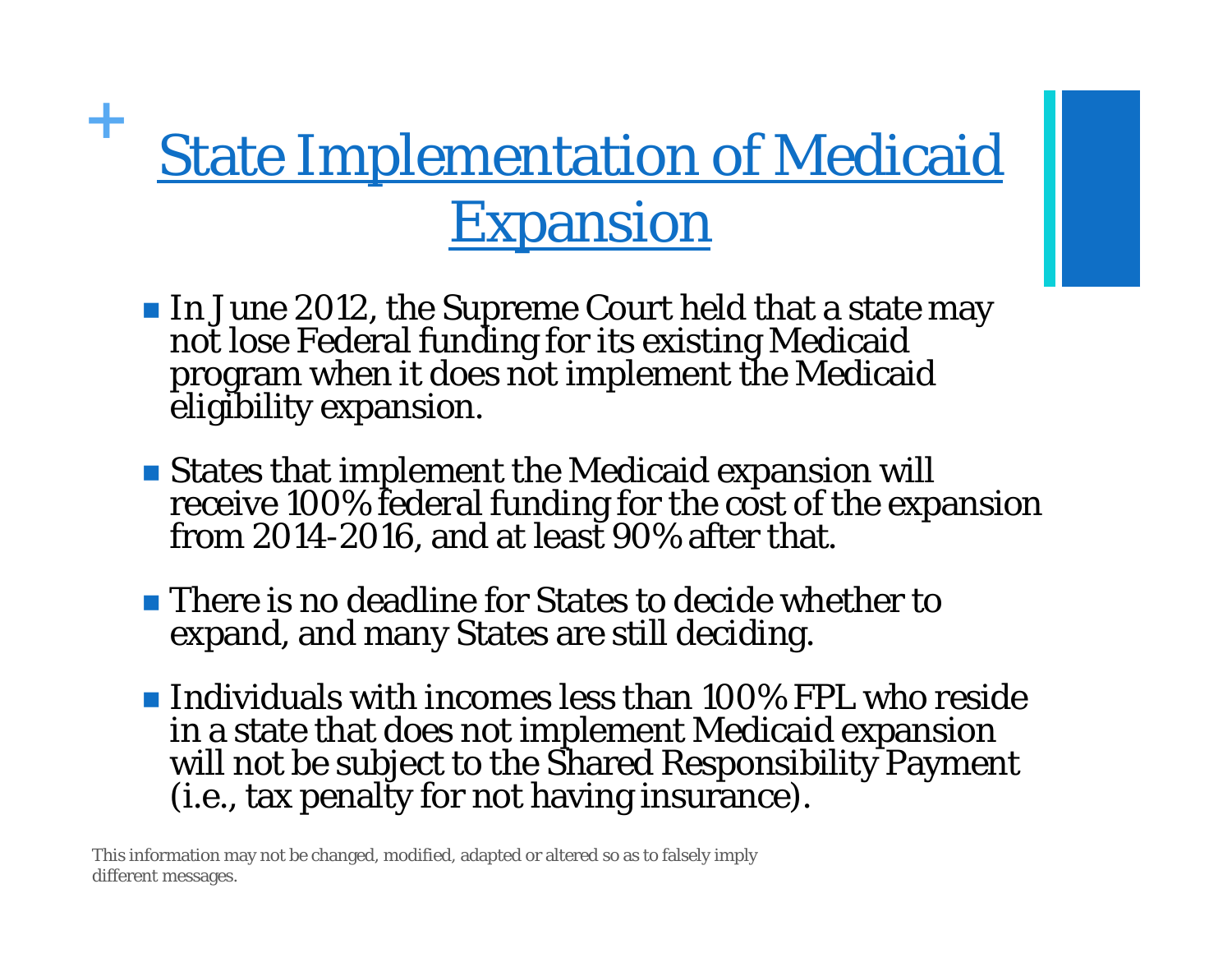**+ Health Insurance Marketplaces** (aka Exchanges)

- By October 1, 2013, every State will have a Marketplace where eligible individuals and small businesses can shop for and purchase private health insurance plans.
- **Some Marketplaces will be operated by the Federal** government, some by the State, and some via a Federal-State partnership.
- All citizens and lawfully present non-citizens (except the incarcerated) can purchase insurance through the Marketplace.
	- **A** person cannot be denied due to health status.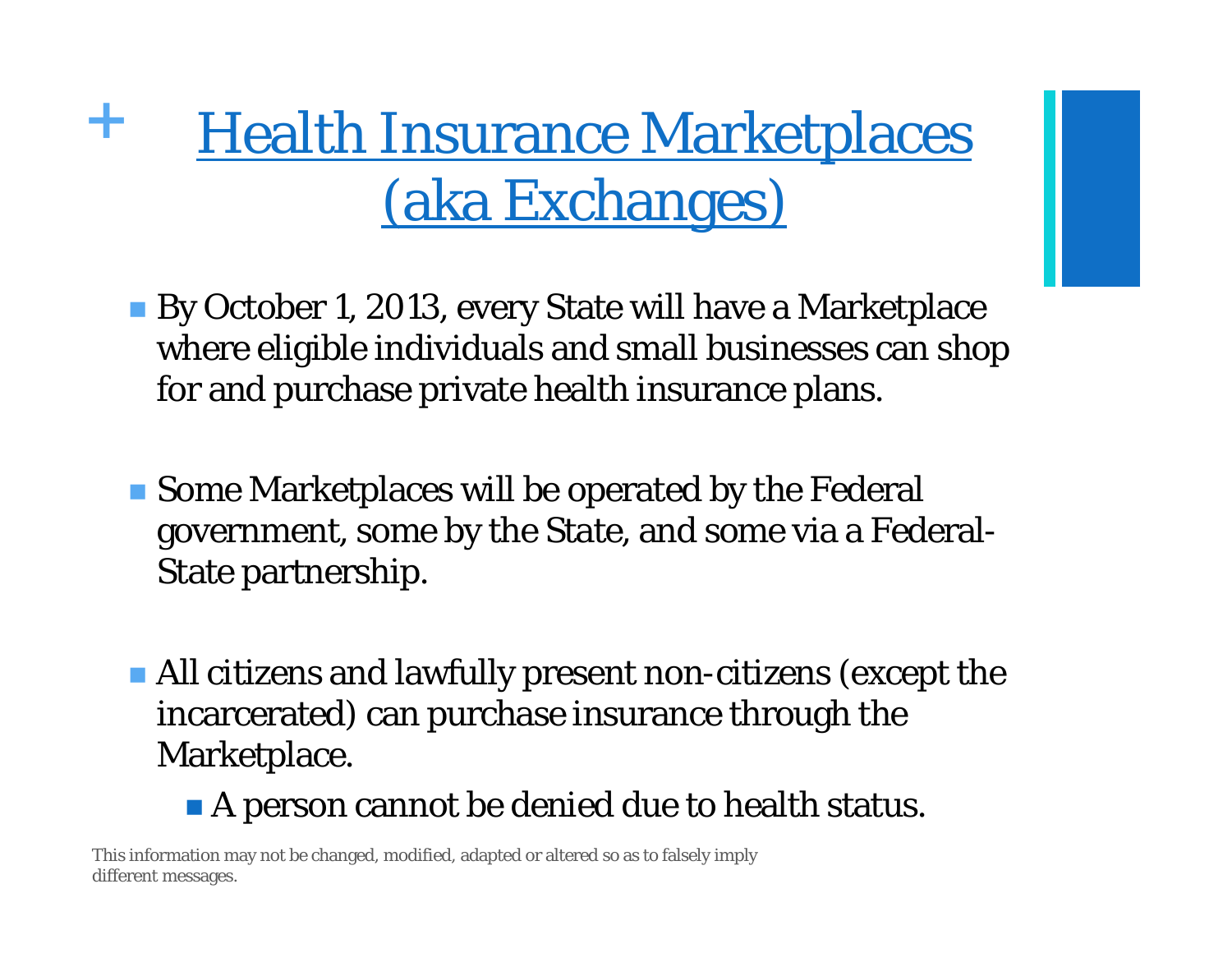# <sup>+</sup> Help with Paying for Insurance through the Marketplace

**The Affordable Care Act:** 

- **n** makes premium tax credits available to support the purchase of coverage through a Marketplace for eligible individuals with household income between 100% - 400% FPL;
- **Perovides assistance with cost-sharing for eligible** persons between 100% - 250% FPL;
- Members of Federally-recognized Indian Tribes have no cost-sharing if income is <300% FPL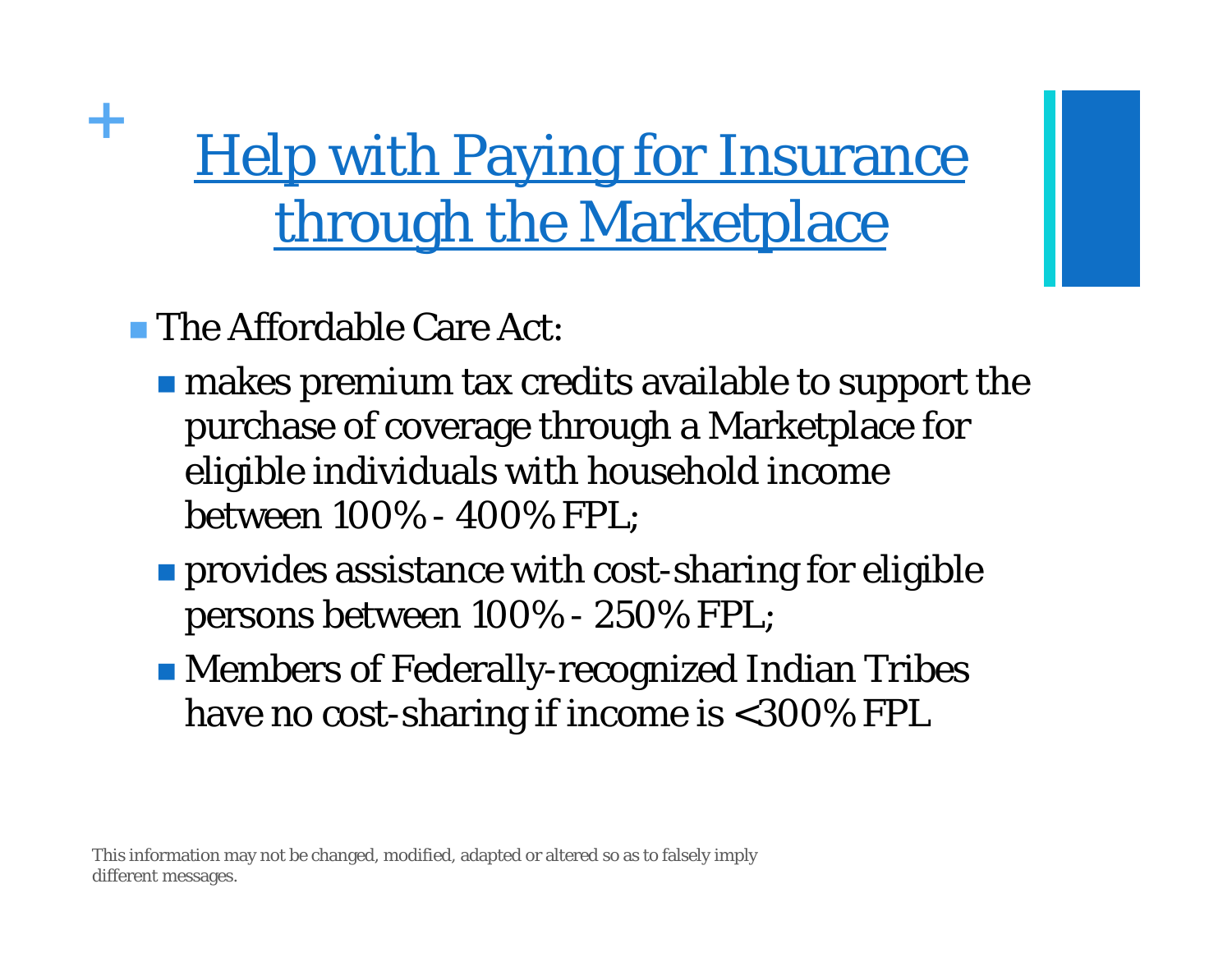### **+** Who's Eligible for Help Paying for Insurance through the Marketplace?

- To be eligible for premium tax credits and cost-sharing<br>reductions for insurance obtained through the<br>Marketplace, a person may <u>not</u>:
	- be eligible for certain government-sponsored programs (e.g., Medicaid, CHIP, Medicare, TRICARE, etc.)
	- be able to get affordable, minimum value coverage at work (defined as coverage for which the<br>employee's contribution for an individual policy is<br>less than 9.5% of income, and which has at least a 60% actuarial value ); or
	- **be eligible for any other coverage that qualifies as** "minimum essential coverage" under IRC 5000A(f)<br>(other than coverage in the individual market).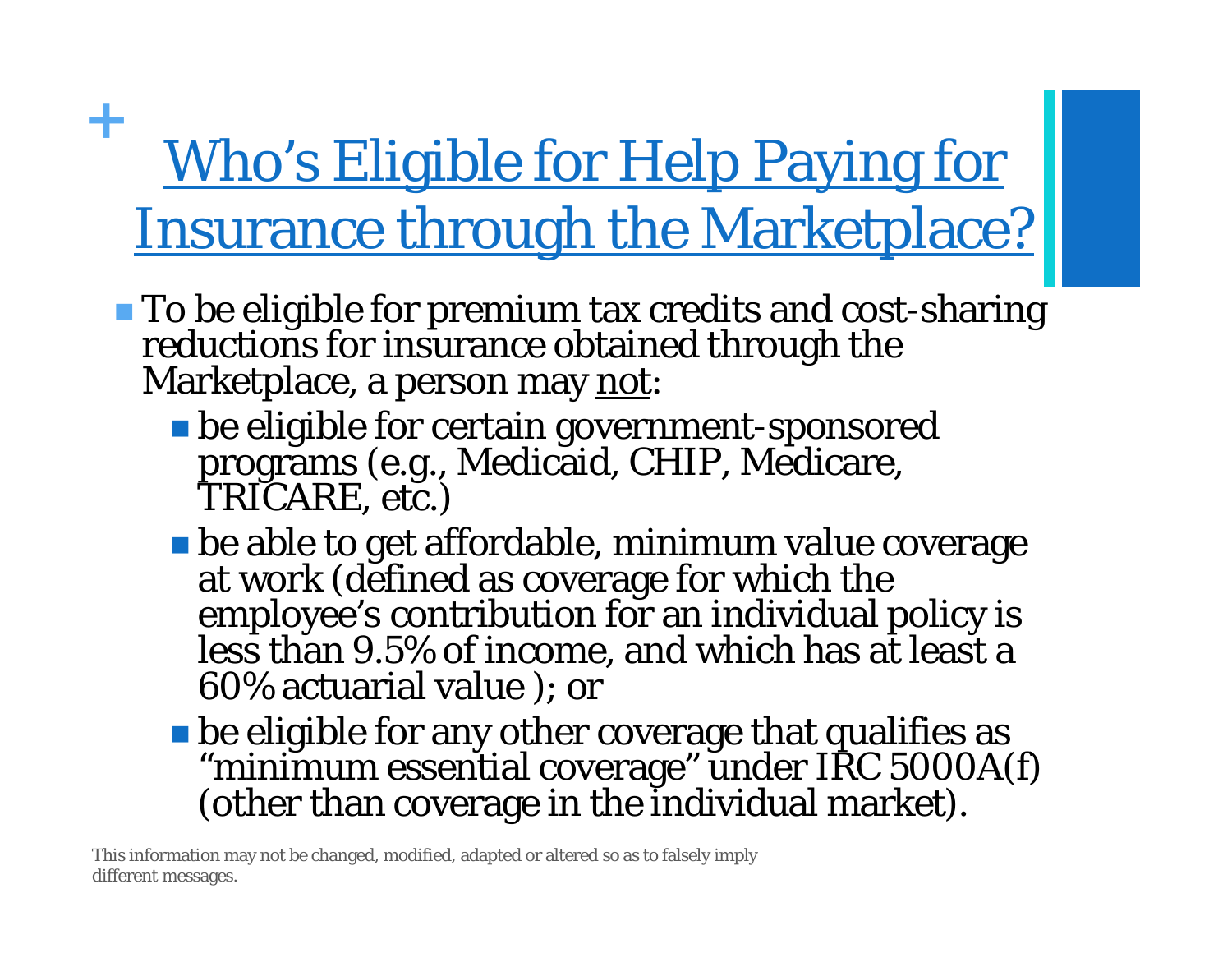# <sup>+</sup> Some Patients Will Still Have Challenges Accessing Coverage

Once these new opportunities are in effect, CBO estimates that there will still be up to 30 million uninsured across the U.S in 2022. They will include:

- **Persons who do not have an "affordable" insurance** option available to them;
- **Persons who choose not to have insurance, either** because they are exempted (e.g., members of an Indian Tribe, those with religious objections) or they choose to pay the Shared Responsibility Payment;

#### **Individuals who are not lawfully present**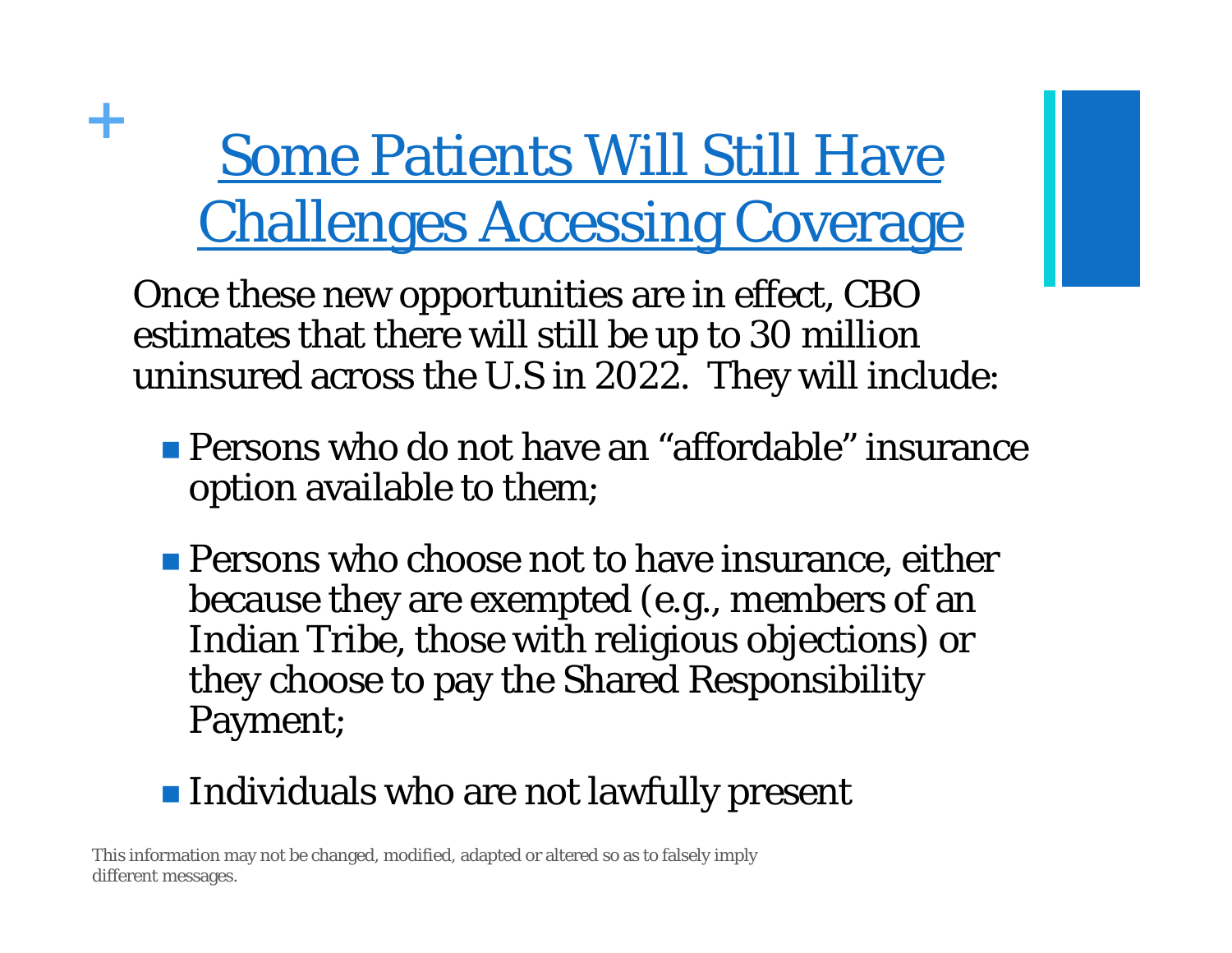### **<sup>+</sup>**Who is Eligible for What?

|                              | <b>Eligible:</b>                                                                                                                     |                                                                     |                                                                                                                 |                             |
|------------------------------|--------------------------------------------------------------------------------------------------------------------------------------|---------------------------------------------------------------------|-----------------------------------------------------------------------------------------------------------------|-----------------------------|
| <b>Income level</b><br>% FPL | <b>For Medicaid?</b>                                                                                                                 | To<br>purchase<br>insurance<br>through<br><b>Market-</b><br>places? | <b>For insurance</b><br>purchased through<br>the Marketplace:<br><b>Premium</b><br><b>Tax</b><br><b>Credits</b> | Reduced<br>cost-<br>sharing |
| 0 to 100%                    | Currently eligible people will<br>generally remain eligible.<br>Individuals with incomes up to<br>138% FPL will be able to enroll in | Yes                                                                 | No (Exception:<br>legal immigrants)                                                                             |                             |
| 100% - 138%                  | Medicaid in states that implement<br><b>Medicaid expansion</b>                                                                       | Yes                                                                 |                                                                                                                 |                             |
| 138% - 250%                  | <b>Generally not (although some States)</b><br>cover some individuals)                                                               | Yes                                                                 | Yes*                                                                                                            |                             |
| 250% - 400%                  | N <sub>o</sub>                                                                                                                       | Yes                                                                 | $Yes*$                                                                                                          | N <sub>o</sub>              |
| <b>Above 400%</b>            | N <sub>o</sub>                                                                                                                       | Yes                                                                 | N <sub>o</sub>                                                                                                  | N <sub>o</sub>              |
| Not lawfully<br>present      | No (except emergency Medicaid)                                                                                                       | N <sub>o</sub>                                                      | N <sub>o</sub>                                                                                                  | N <sub>0</sub>              |

This information may not be changed, modified, adapted or altered so as to falsely imply

different messages. At the message as defined in IRC 5000A(f)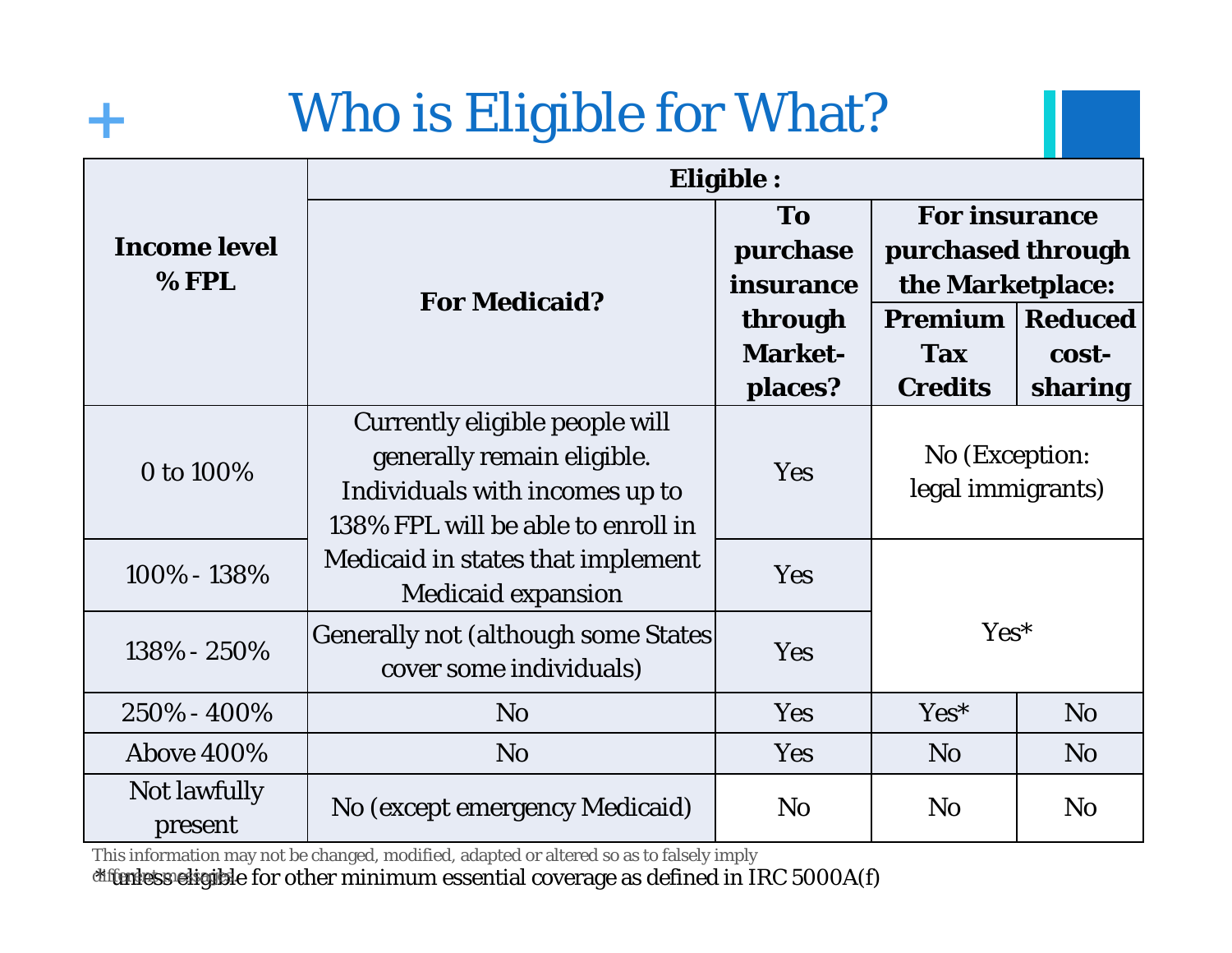## **<sup>+</sup>**Providers May Want to Focus on Educating & Enrolling their Patients in Insurance

To ensure that their eligible patients can appropriately benefit from these new coverage opportunities, safety net providers may want to:

**Educate** their patients about their new options, how insurance works, the benefits of having insurance, etc., and

#### **Assist** patients with **applying for and enrolling** in these programs.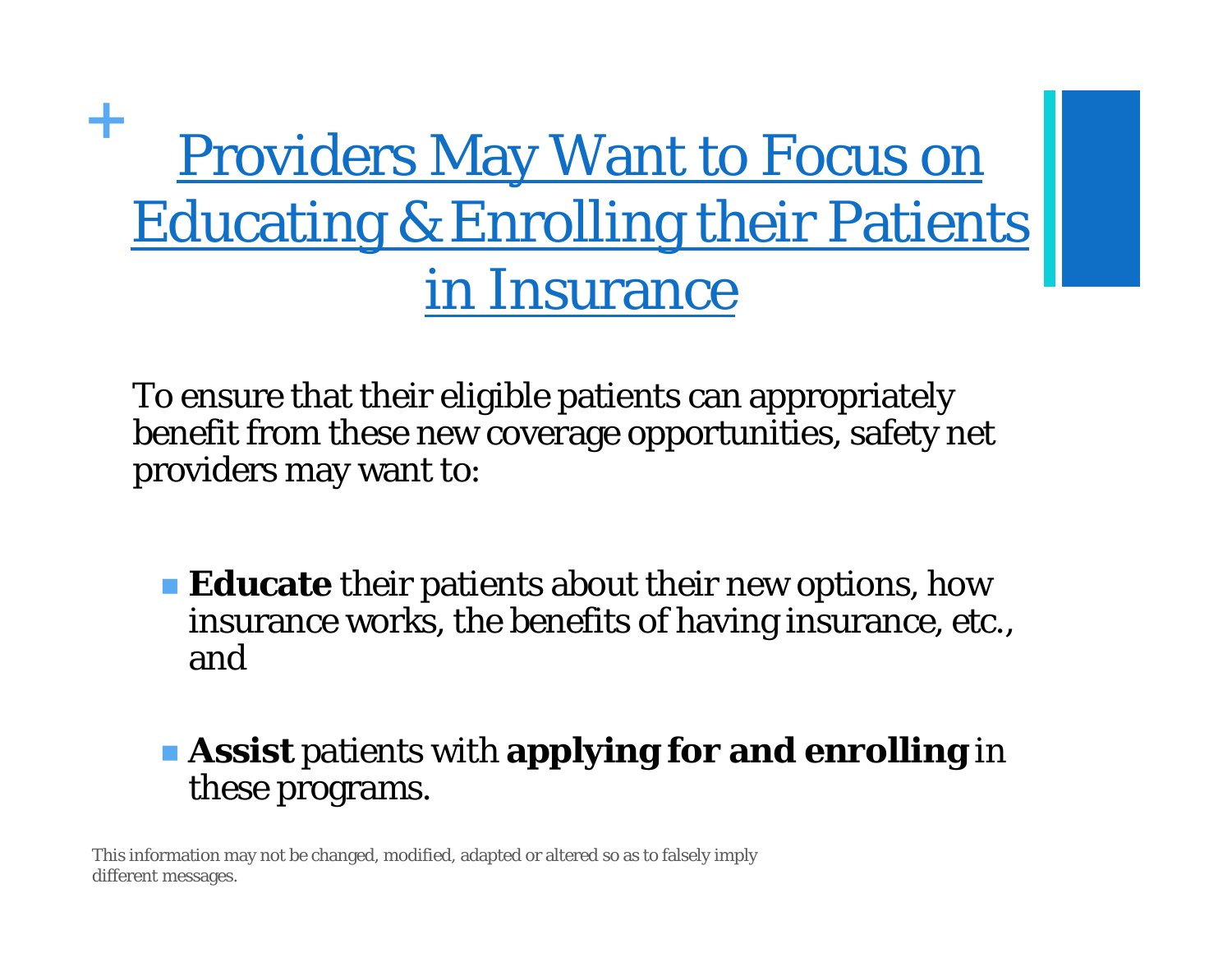# <sup>+</sup> Educating Patients about New **Health Coverage Options**

- What the options are: Many individuals who stand to benefit under the 2014 provisions are not aware of their options.
	- **A** recent study\* found that:
		- Among uninsured Americans who are likely to qualify for help paying for coverage through the Marketplace, only 22% were aware of the financial assistance available.
		- Among those likely to qualify for Medicaid under the expansion, only 17% were aware of this possibility.
- **How insurance works: Many newly-eligible individuals** would benefit from education on how insurance works (e.g., how cost-sharing works, how provider networks function, and how insurance may benefit them.)

This information rake Research Partners, a Fall 2012 – available at www.enrollamerica.org different messages.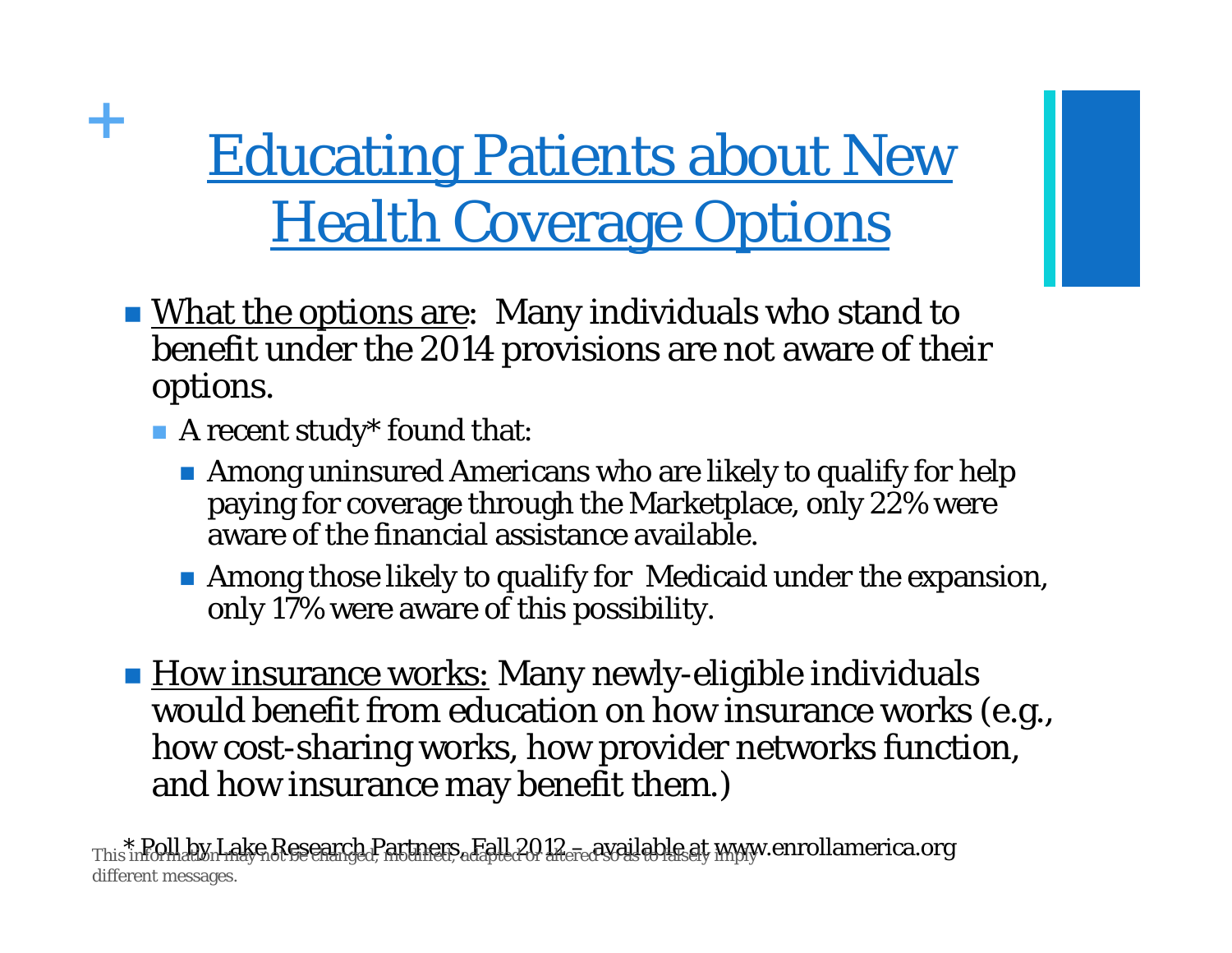# **<sup>+</sup>**Assisting Patients in Applying for & Enrolling in the New Options

Eligible patients would likely benefit from help with:

- **Accessing the eligibility and enrollment system** 
	- $\blacksquare$  Individuals can apply online, by phone, by mail, or in-person.
	- Each Marketplace will have assistance programs, including Marketplace Navigators who can help consumers through the enrollment process.
- Working their way through the application.
- Understanding and evaluating factors they should consider when selecting a plan. For example:
	- $\mathbb{R}^3$ Does it cover the Rx I need?
	- $\mathbb{R}^3$ Does it include the provider(s) I want to see?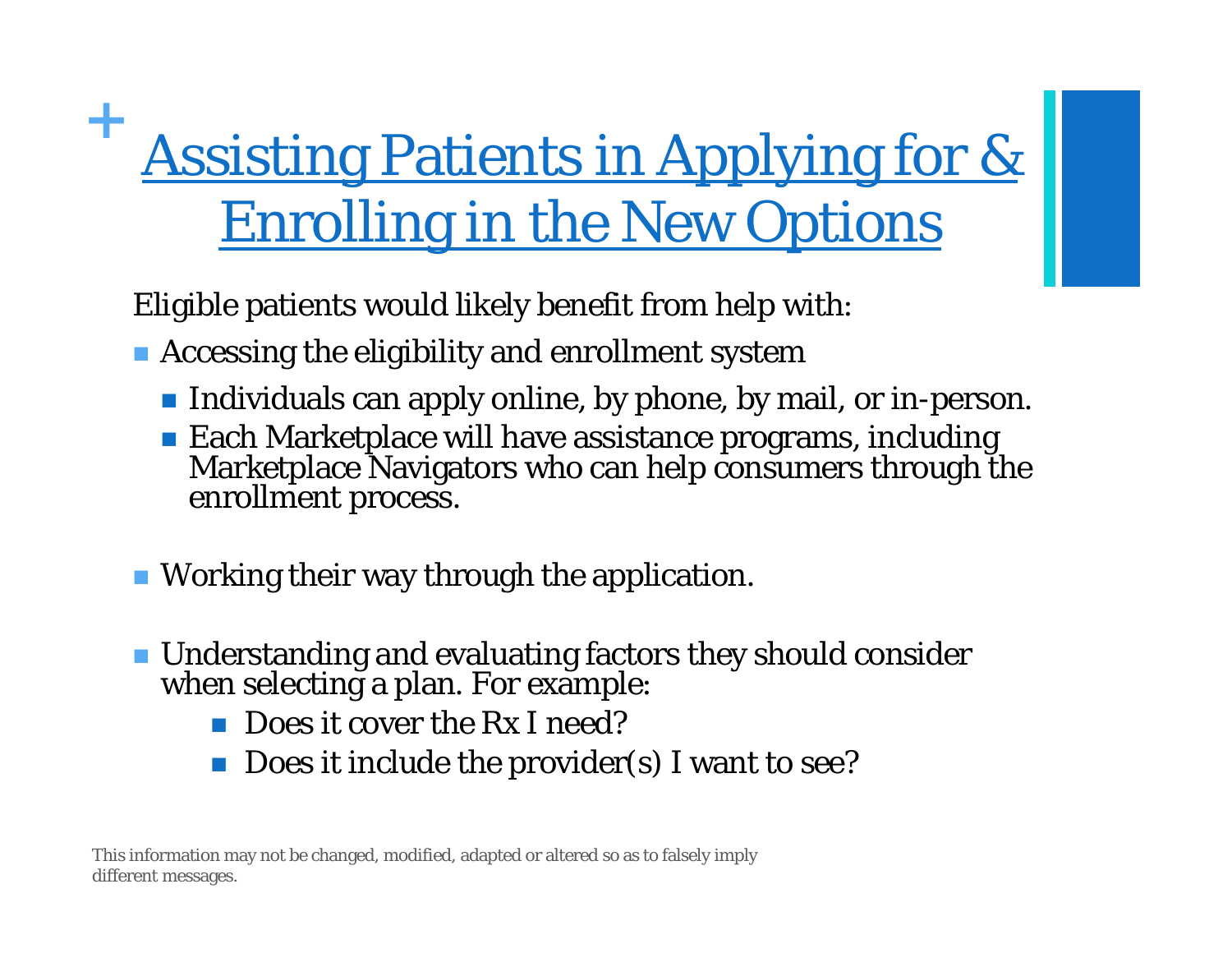# <sup>+</sup> Summary of Potential Impact on Patient Populations

- 1. Some uninsured patients will become eligible for affordable insurance in 2014.
- 2. Not all patients will have access to or will obtain health coverage.
- 3. Providers may want to focus on educating & enrolling their patients in insurance.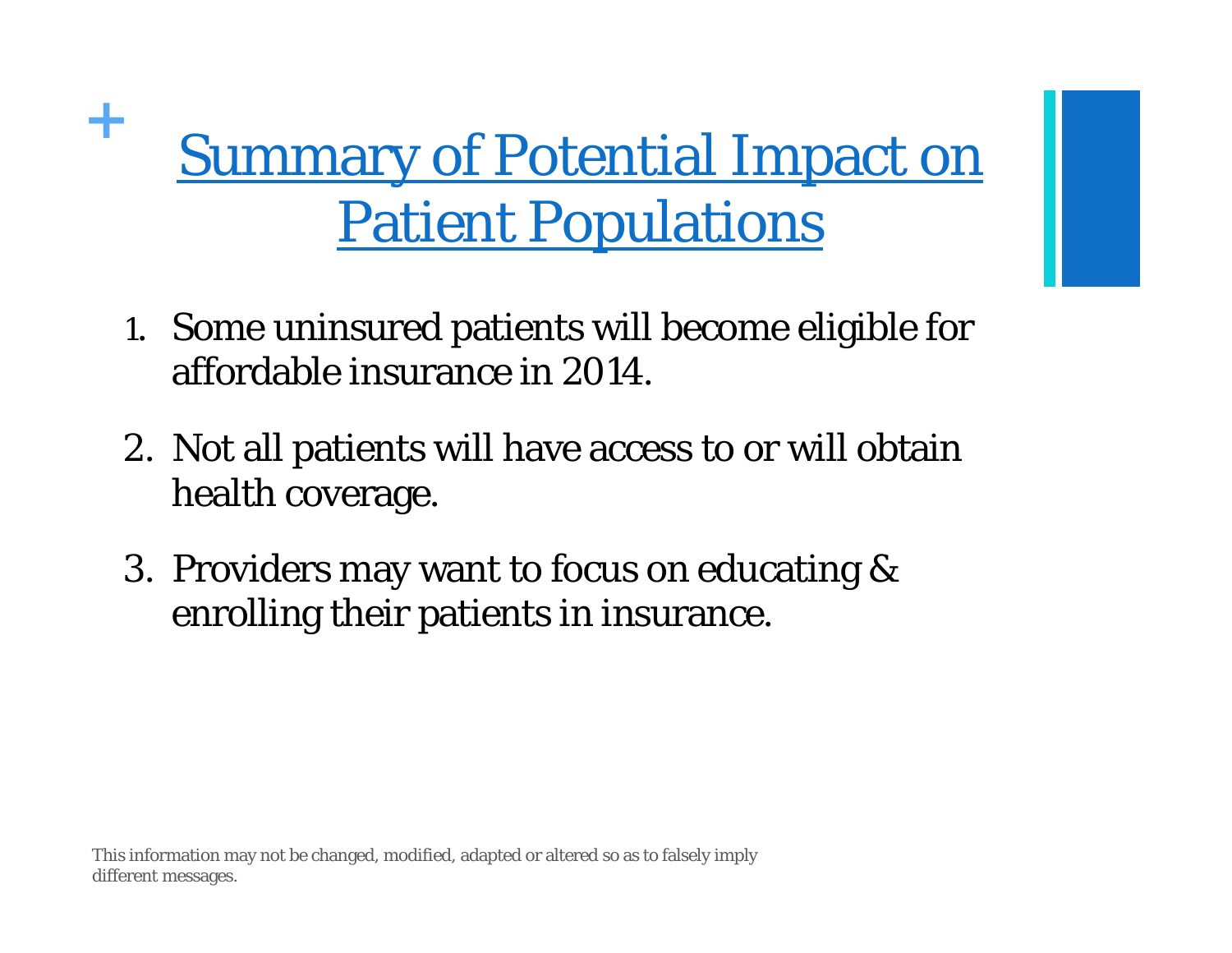

# B. Potential Impact on Safety Net Providers' **Business Environment**

This information may not be changed, modified, adapted or altered so as to falsely imply different messages.

**+**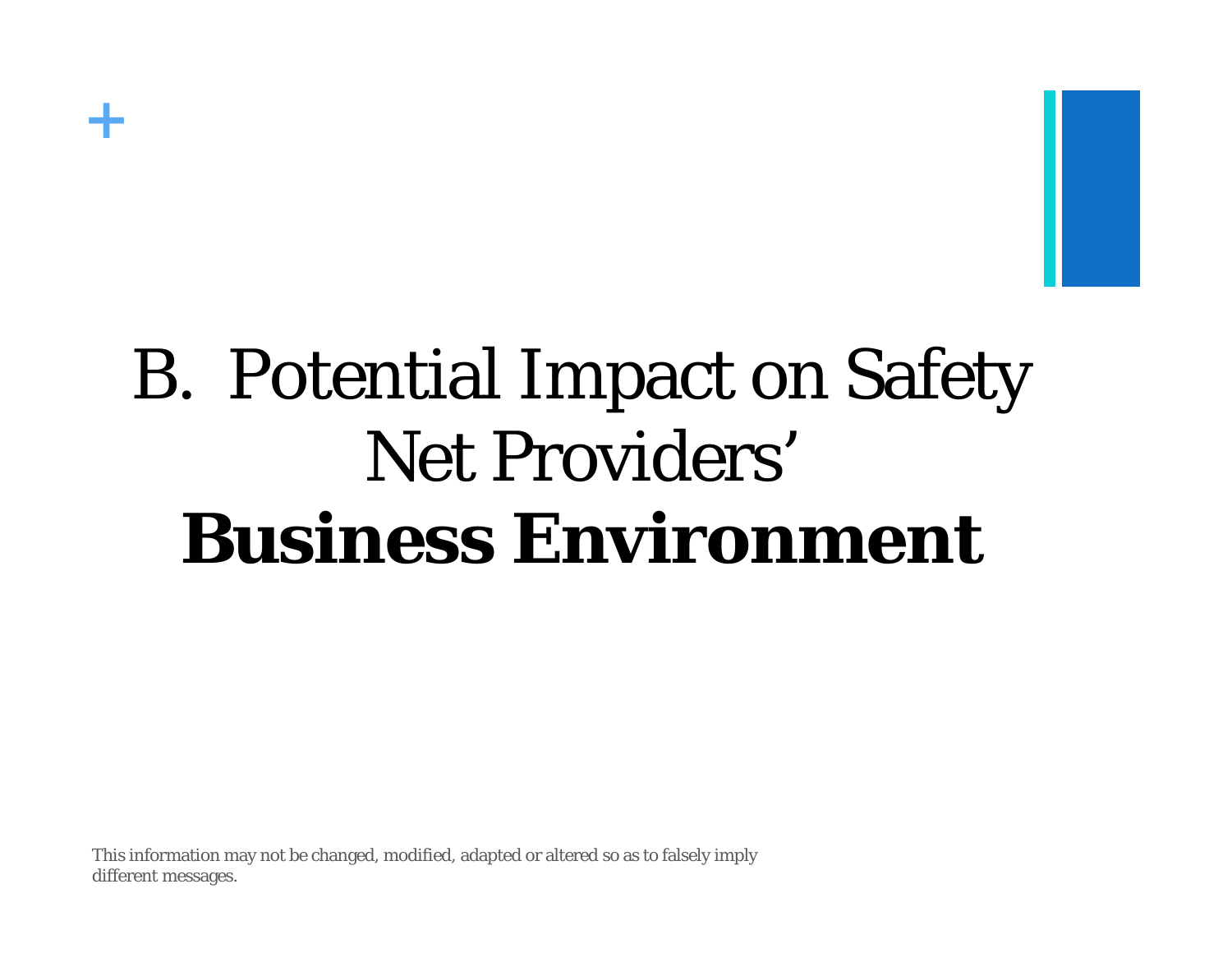# **<sup>+</sup>**Two New Acronyms: QHPs & ECPs

- **QHPs:** Qualified Health Plans those private health insurance plans that are approved to be sold through a Marketplace.
- **ECPs:** Essential Community Providers A term used in the ACA to denote providers that serve predominately low-income, medically underserved individuals, such as:
	- Health care providers defined in Section 340B of the Public Health Service Act and Section  $1927(c)(1)(D)(i)(IV)$  of the Social Security Act
		- **This includes many traditional HRSA providers,** including Federally Qualified Health Centers, Ryan White HIV/AIDS providers, critical access hospitals, etc.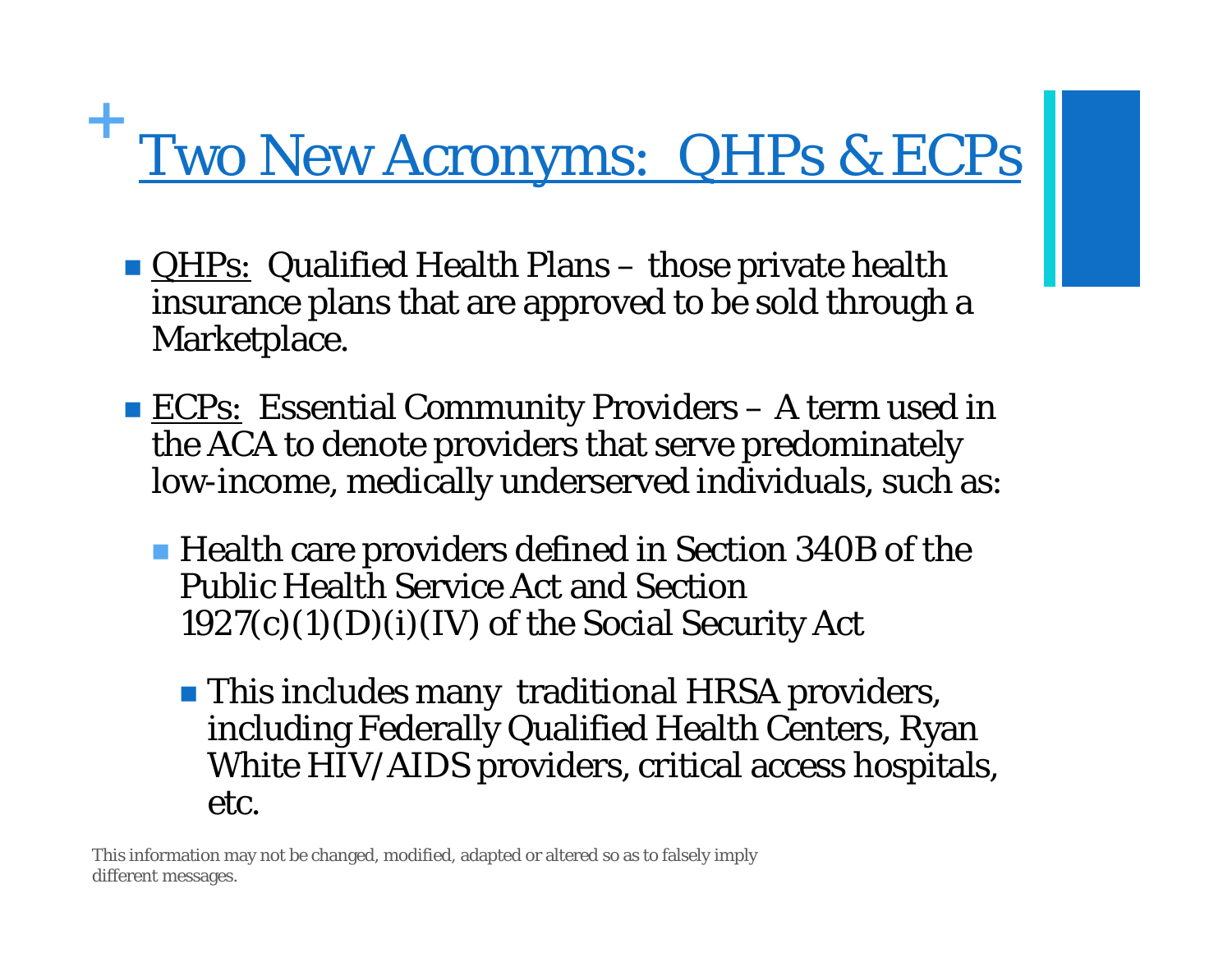

■ On March 26, CMS/CCIIO posted a "non-exhaustive" list" of ECPs to assist health insurance plan issuers in locating ECPs.

**http://cciio.cms.gov/programs/exchanges/qhp.html** 

 Questions about the database may be directed to essentialcommunityproviders@cms.hhs.gov.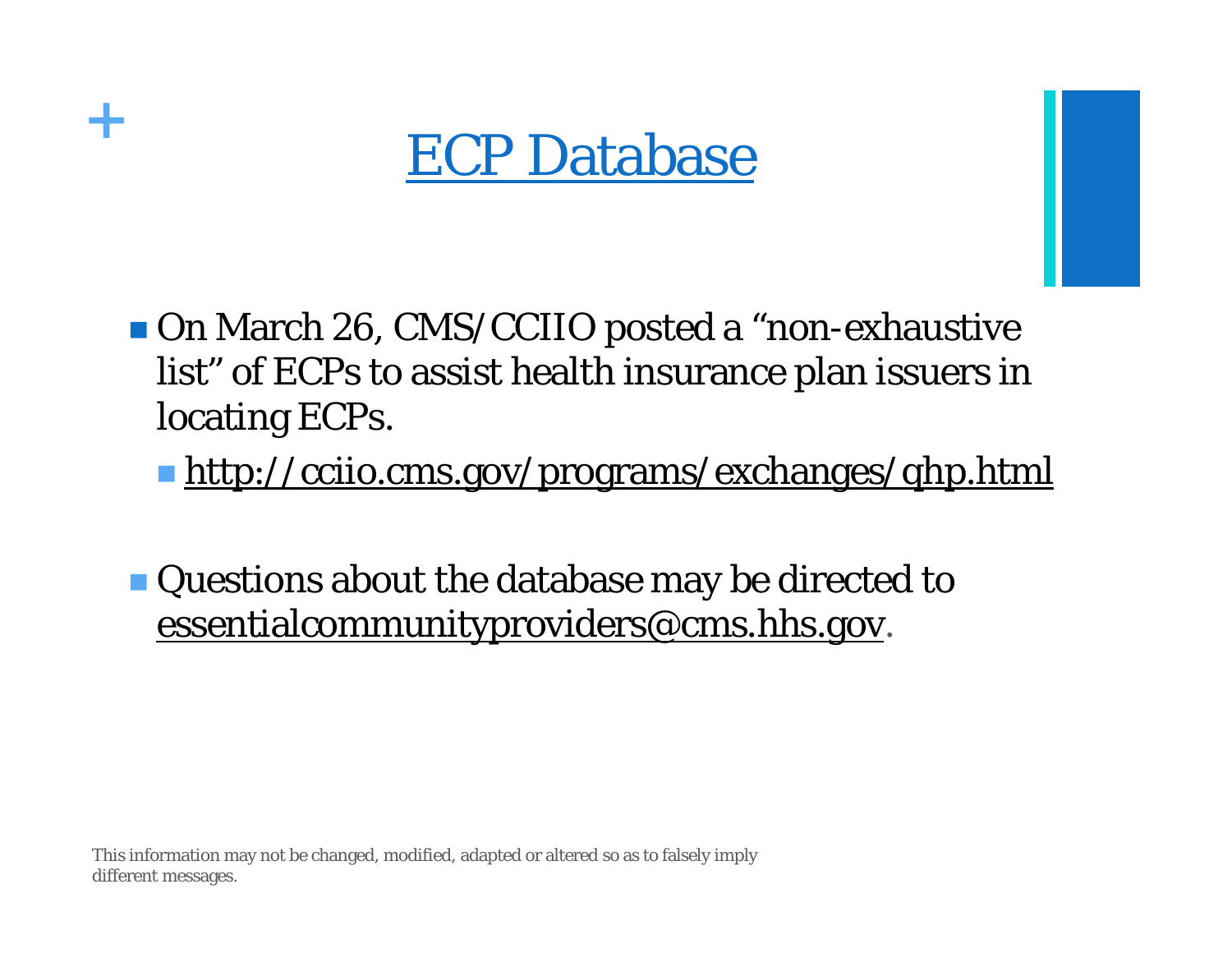## **<sup>+</sup>**Increased Competition for Insured Patients

- When previously-uninsured patients become insured, they will become more attractive to other providers.
- **Primary care providers may also face increased** competition for current Medicaid patients:
	- Medicaid payments rates for primary care increased significantly (to Medicare levels) for 2013 & 2014, making these patients more attractive to other providers.
	- **These increases apply to <u>all</u> Medicaid patients, not** just those who gain Medicaid in 2014.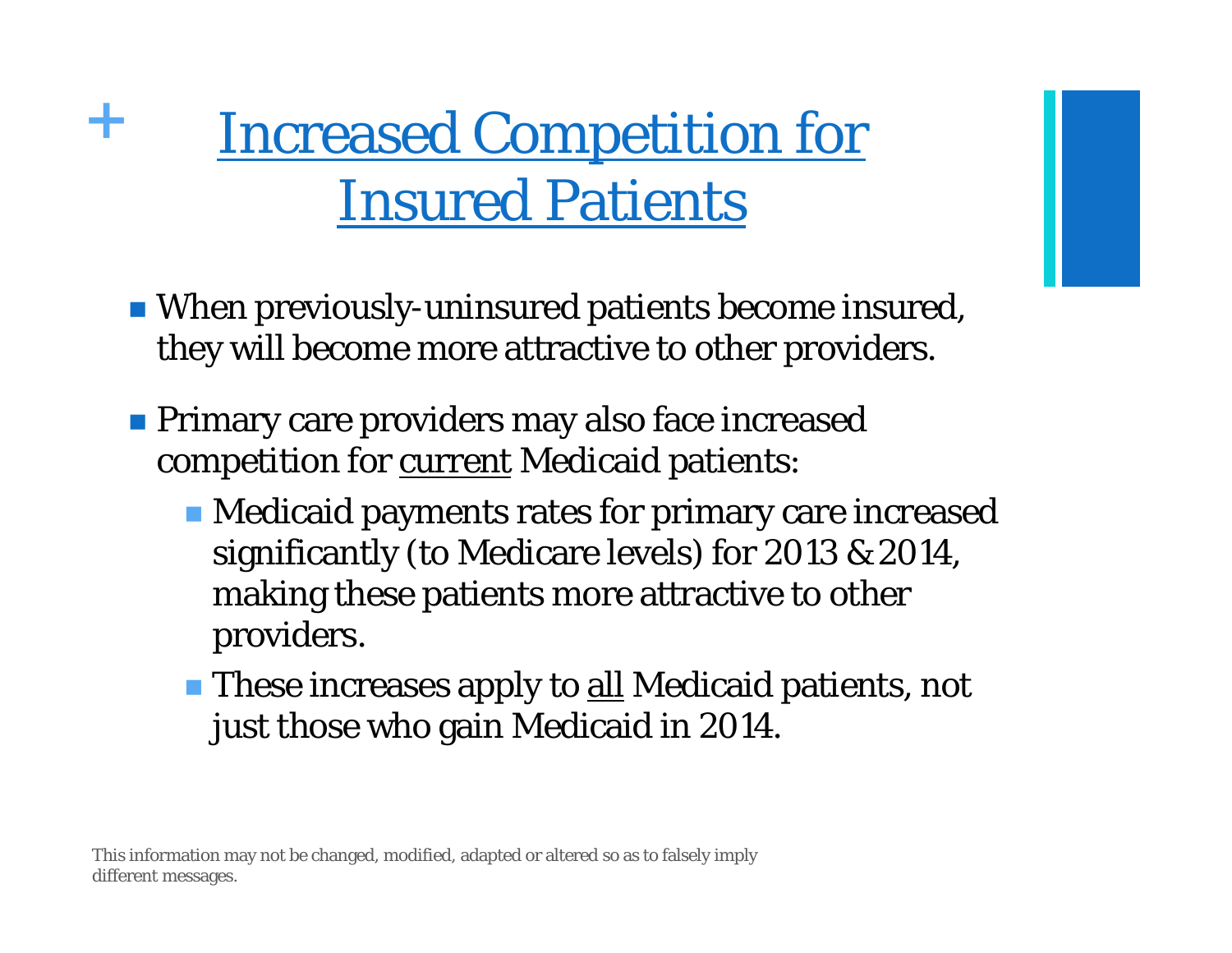## <sup>+</sup> Ensuring that Newly Insured Patients Can Stay with their Current Providers

- Newly-insured patients may join plans that have a specific provider network
- **To ensure that patients have the option to stay with** their current provider:
	- **Providers must participate in the networks of the** health insurance plans their patients will enroll in (both QHPs & Medicaid managed care plans.)
	- **Patients should understand that their new** insurance may have a specific provider network.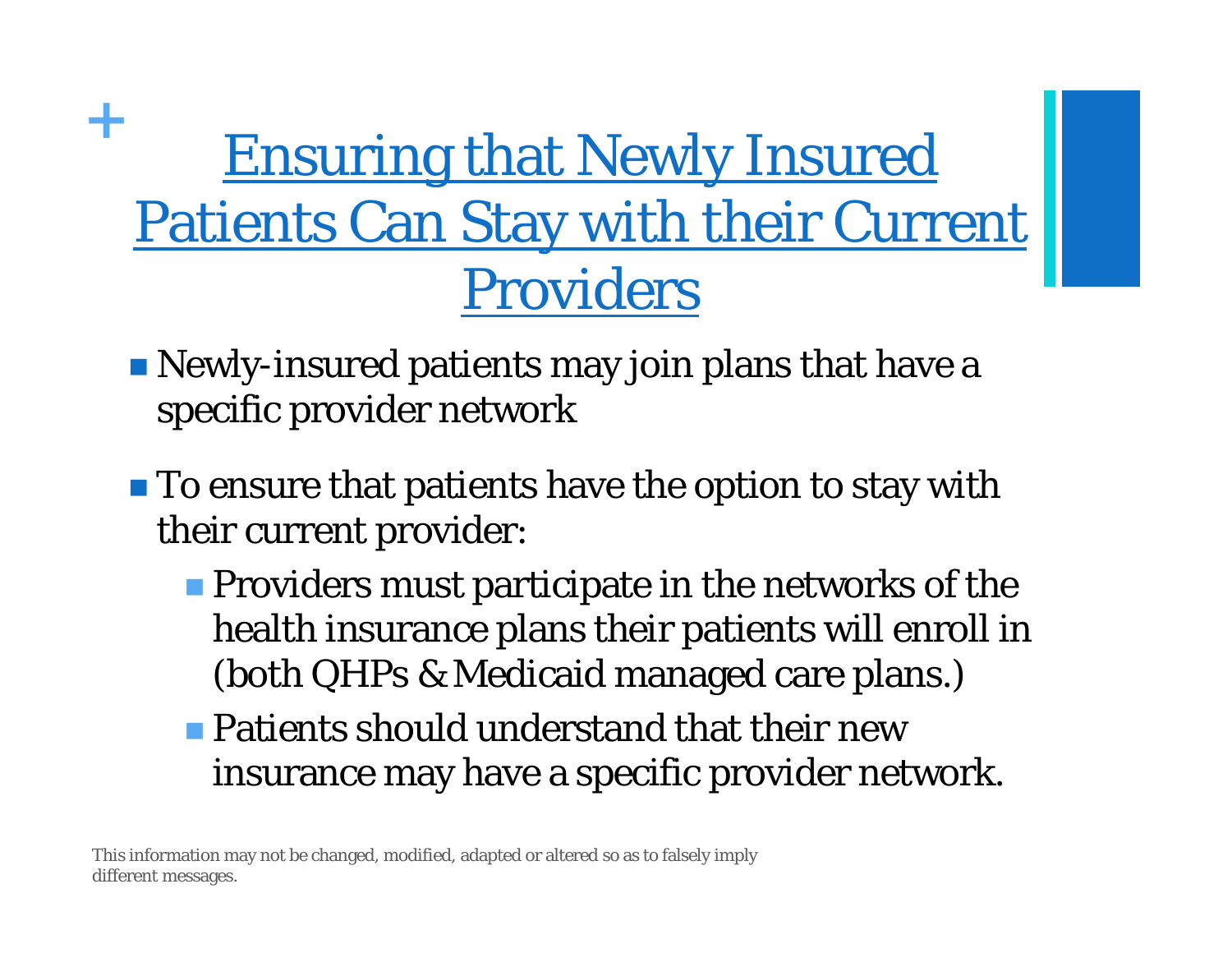**Insurers are NOT Required to Contract** with all Safety Net Providers

- Neither QHPs nor Medicaid managed care plans are required to include all safety net providers in their networks.
- **The ACA and implementing regulations require QHPs to** include "a sufficient number and geographic distribution of essential community providers, where available, to ensure reasonable and timely access to a broad range of ECPs."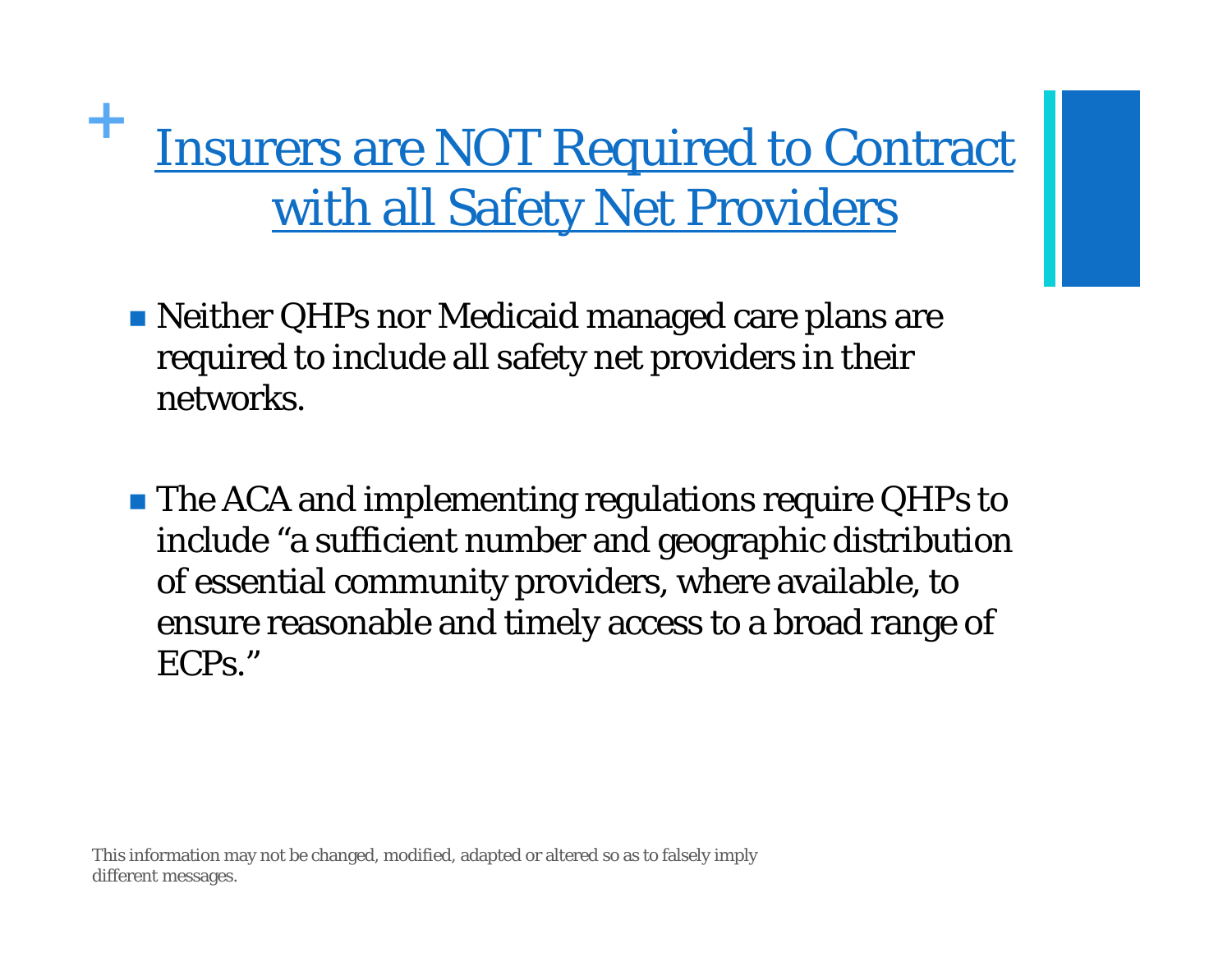**<sup>+</sup>**How the ECP Rules are Being Implemented in 2014

- CMS has released guidance on how it will determine if a QHP has a sufficient amount of ECPs in its network for 2014:
	- QHPs that demonstrate at least **20 percent**  participation of ECPs in the plan's service area **with at least one ECP in each ECP category in each county** and offer contracts to all available Indian providers will meet the **safe harbor**.
	- The guidance also provides a **minimum expectation**  where an issuer demonstrates **at least 10 percent**  participation of ECPs in the plan's service area, and provides a narrative justification.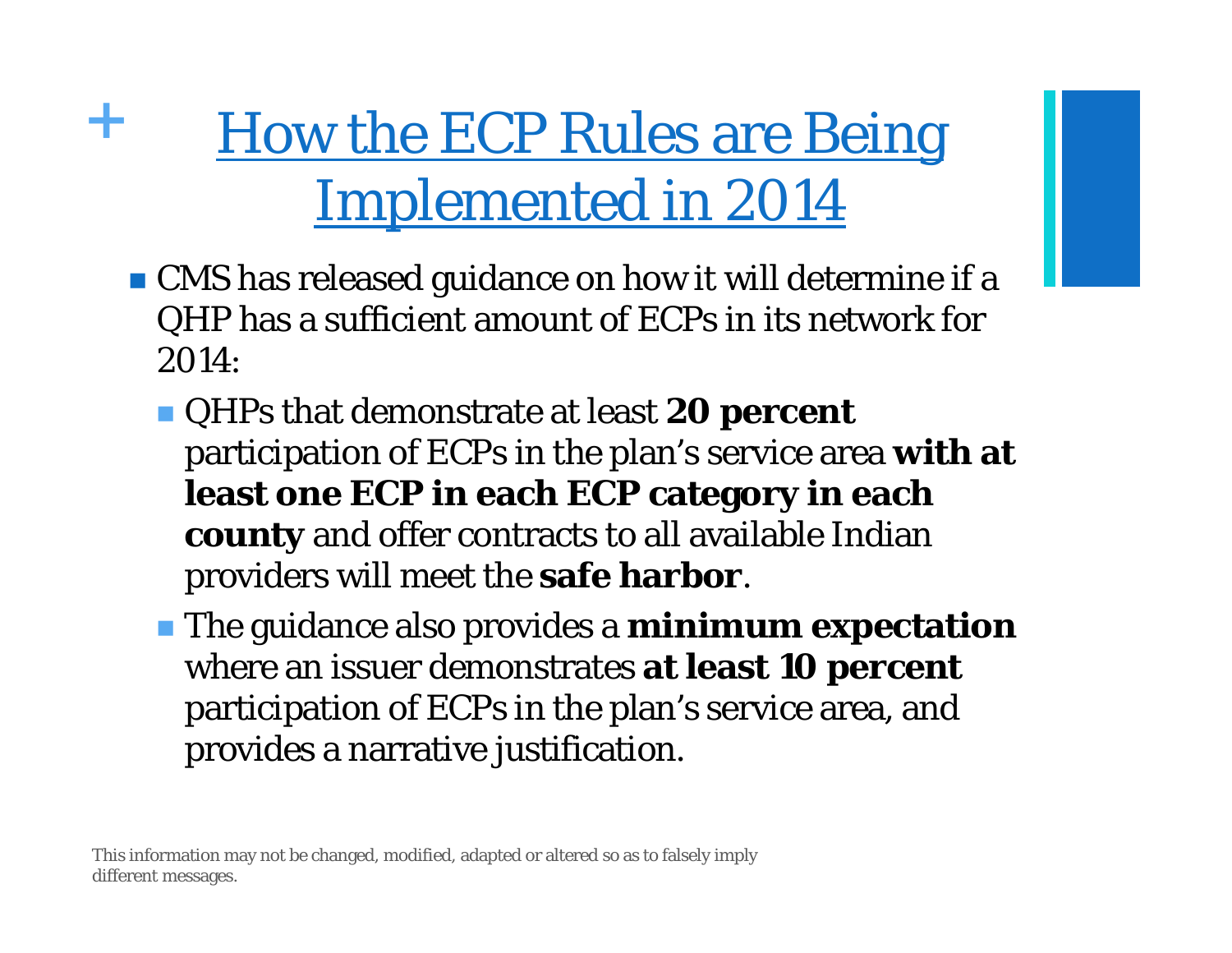<sup>+</sup> How the ECP Rules are Being Implemented in 2014, *continued*

- $\blacksquare$  If a QHP does not meet the safe harbor or minimum expectation, it must include a narrative justification describing:
	- why the QHP was not able to meet either standard, and
	- **h** how the QHP's provider network(s) will provide an adequate level of service for low-income and medically underserved enrollees consistent with the regulatory standard.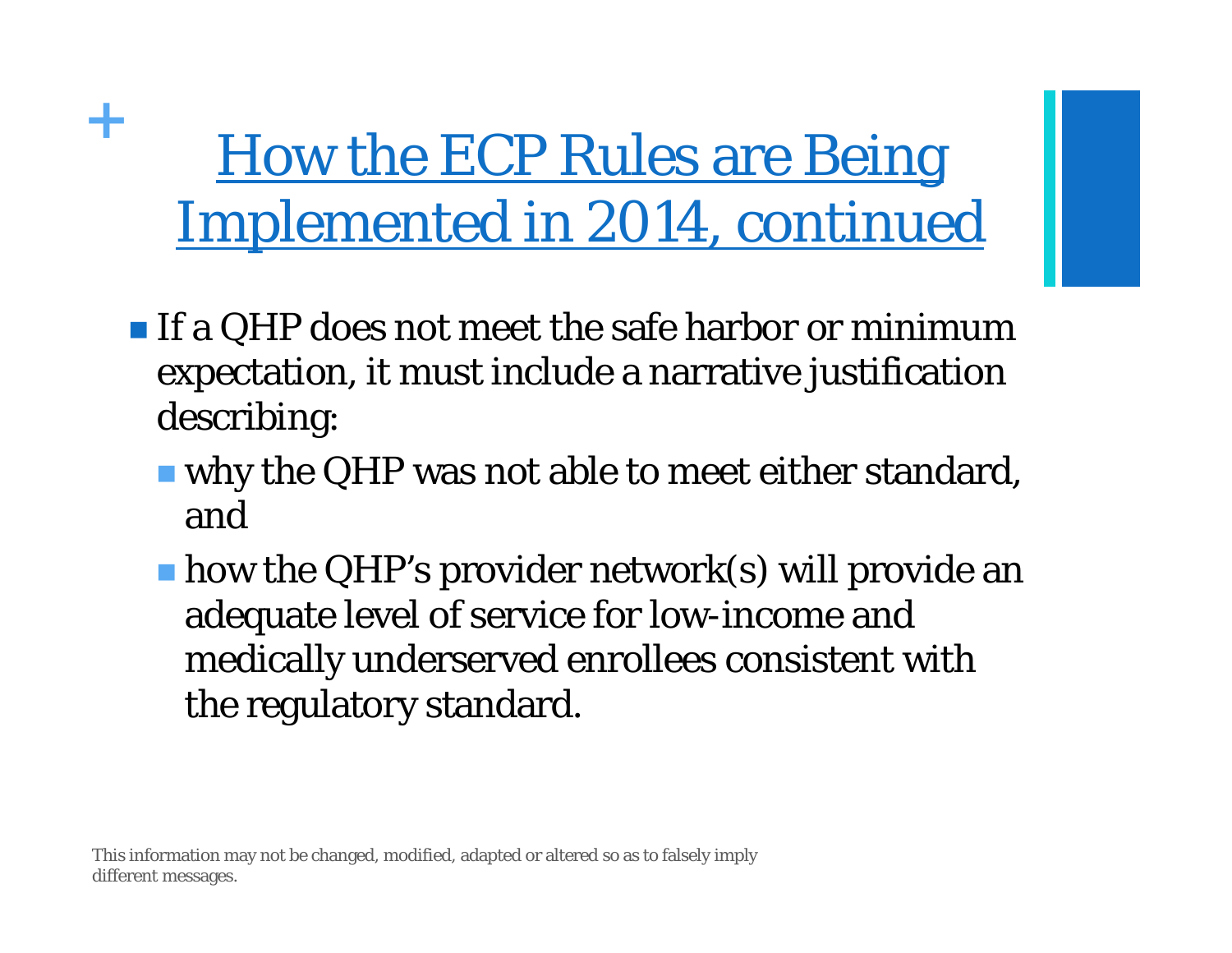# <sup>+</sup> The Time to Reach Out to Health Plans is NOW

■ QHPs to be offered for 2014 will be asked to finalize their networks within the next several months.

**So providers may want to reach out to health plans now** if they want to get into their networks for 2014.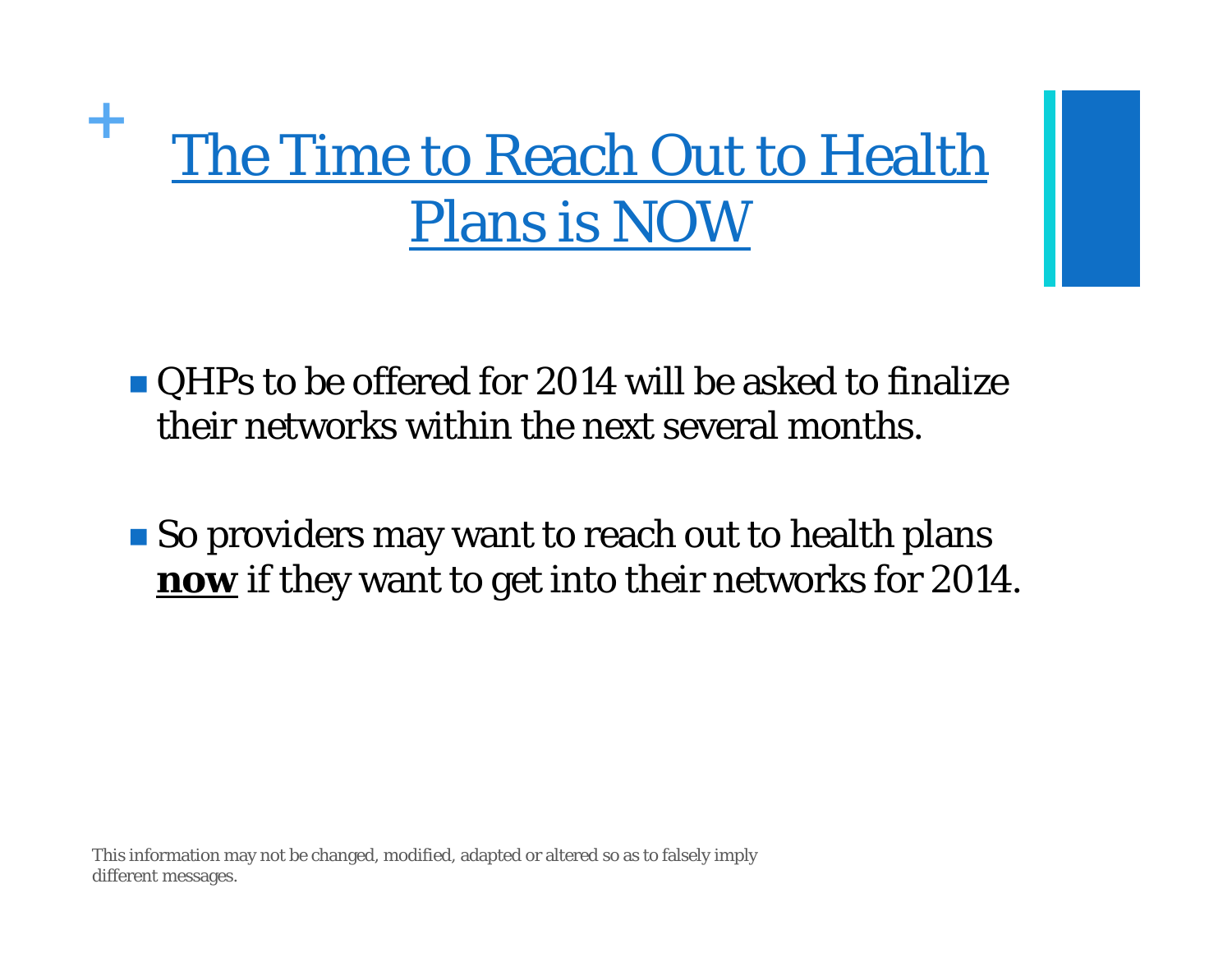### **<sup>+</sup>**Payment Rules for FQHCs under Marketplace Plans

**QHPs are required to pay FQHCs their Medicaid** PPS rate  $-$  but only if they do not contract with the FQHC (in other words, if they don't include the FQHC in their network.)

 $\blacksquare$  If a QHP and FQHC decide to contract, then the 2 entities may agree on a different rate.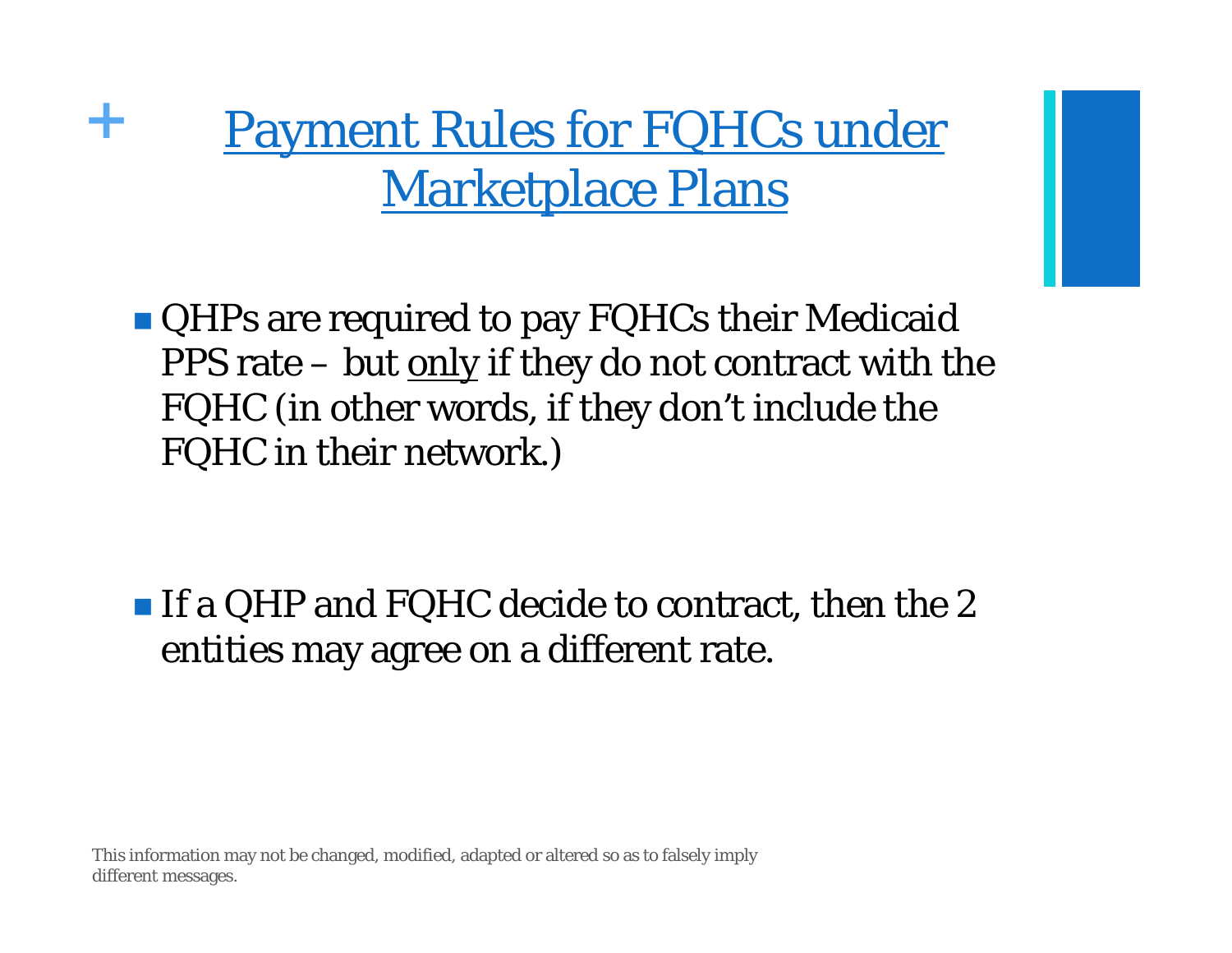**<sup>+</sup>**Patients Should Be Aware of How Provider Networks Function

Patients should be aware that:

- not all plans provide coverage for all providers,
- $\blacksquare$  if they want to stay with their current provider they must select a plan that includes that provider in its network.

Providers who assist patients with selecting & enrolling in insurance plans will need to follow procedures to avoid conflict of interest.

 $\mathbb{R}^2$  These procedures are expected to be published soon.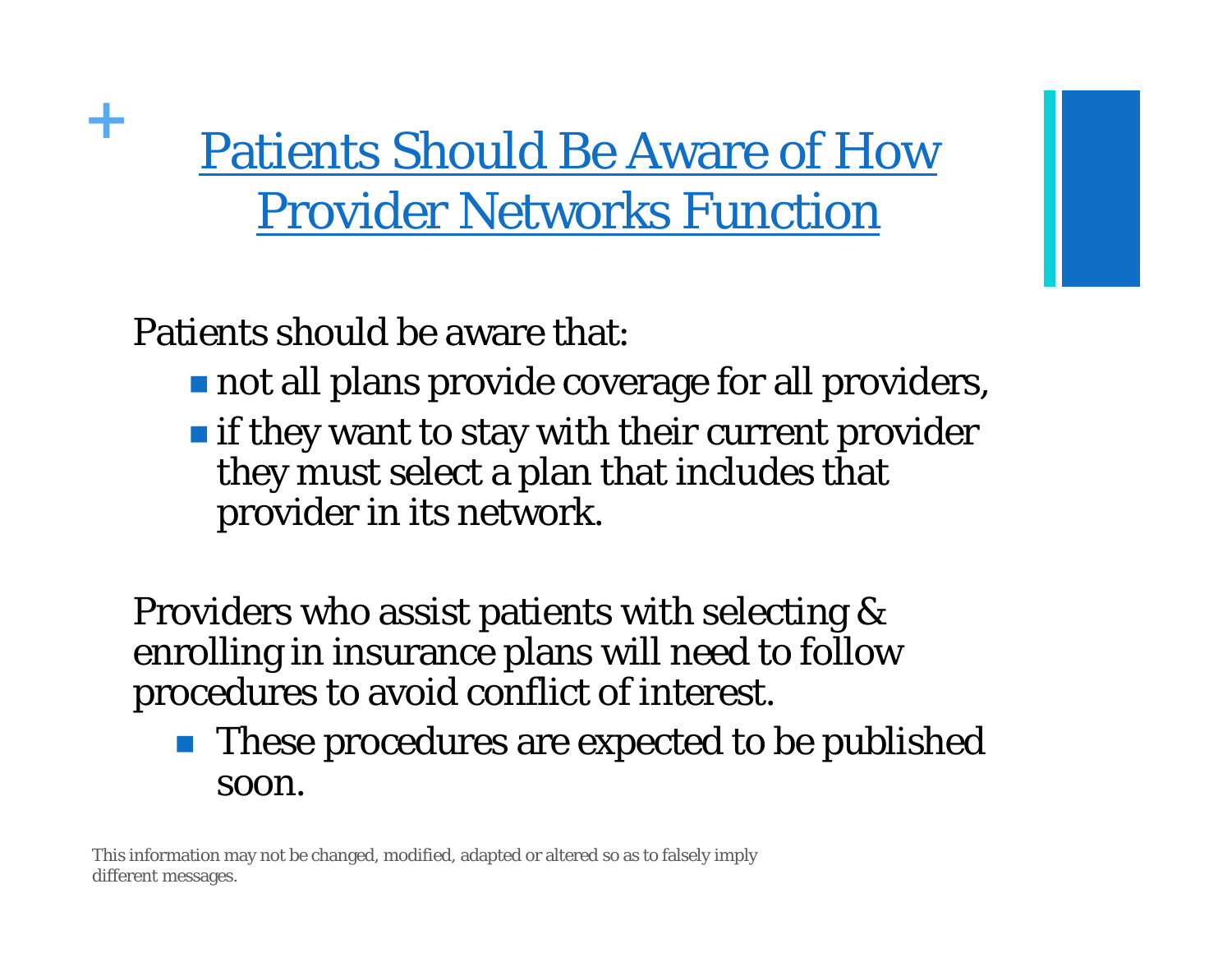**<sup>+</sup>**Changes in how Health Care is Paid for & Delivered (aka "Payment and Delivery Reform")

- $\blacksquare$  Health insurers throughout the country  $-$  both public and private – are seeking to change the way that health care is paid for and delivered.
- **The goals are to :** 
	- **shift from paying for volume to paying for outcomes, and**
	- **Improve care coordination,**
	- thereby reducing costs and improving quality.

#### ■ Most of these changes are voluntary & small-scale, but they are spreading rapidly.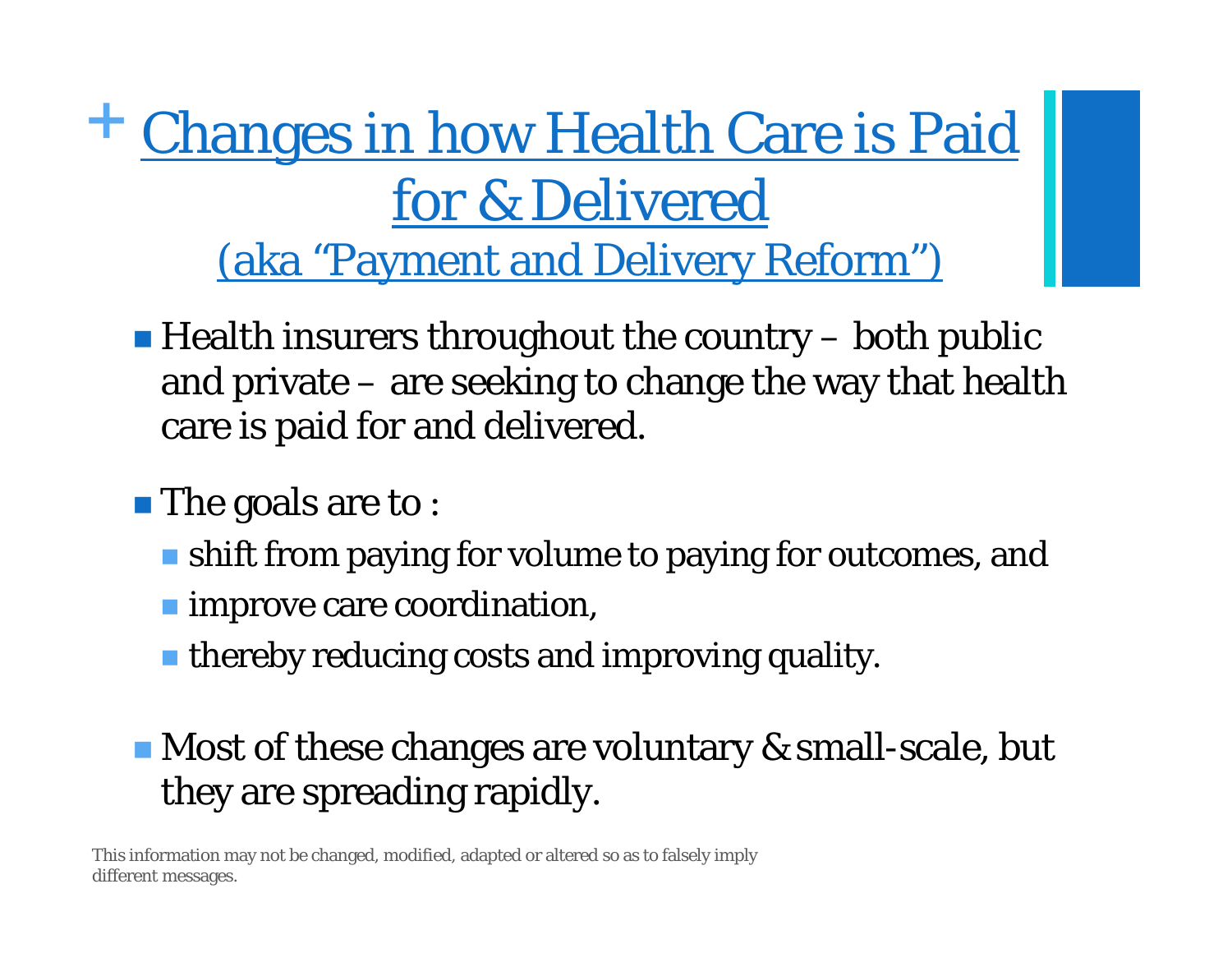# **<sup>+</sup>**Examples of Payment & Delivery Reforms

**These efforts are taking many forms, such as:** 

- Medicaid moving additional populations into managed care (e.g., elderly, disabled, homeless)
- **Primary care medical homes**
- **Accountable Care Organizations**
- **Bundled payments**
- **Global payments**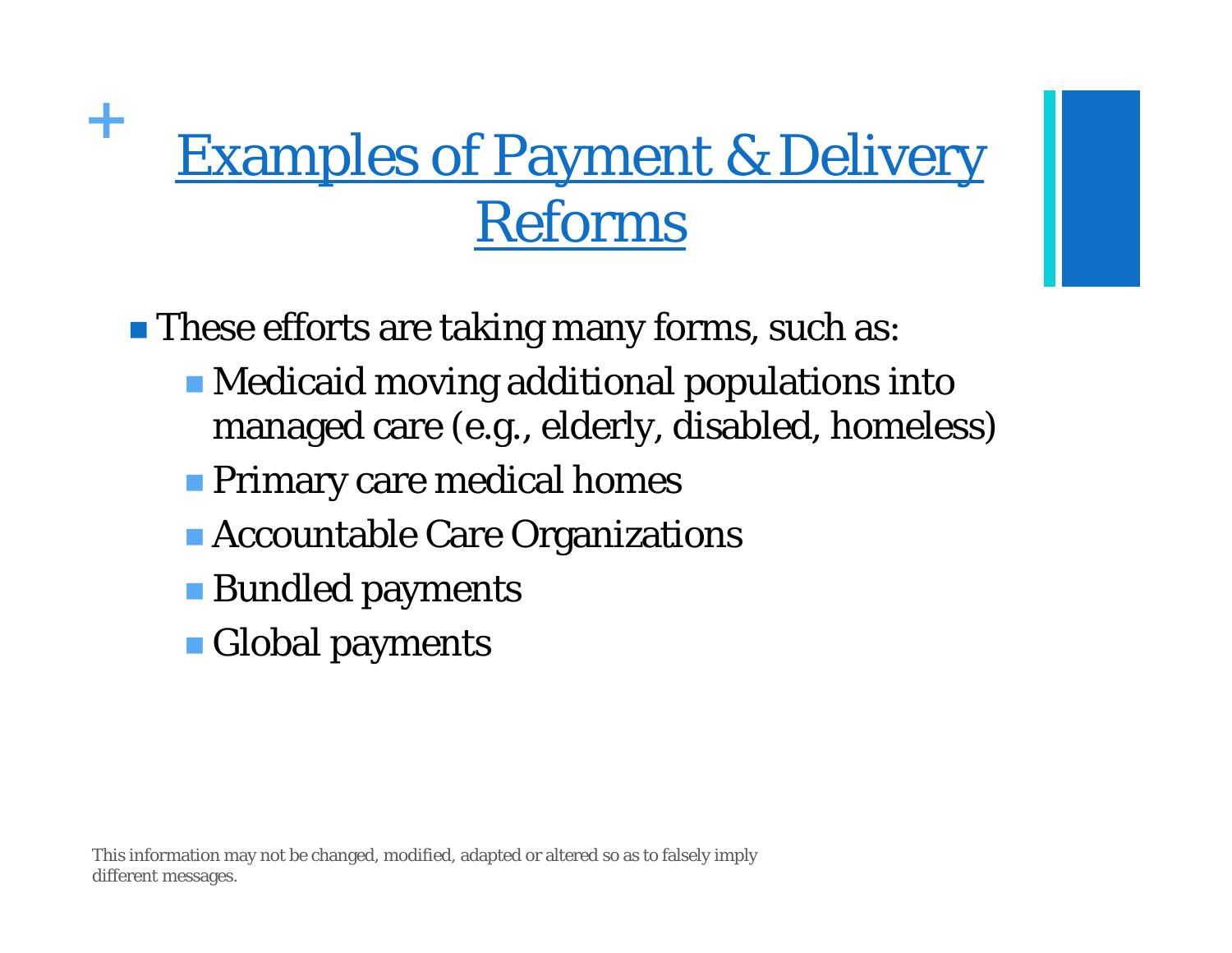<sup>+</sup> Heightened Focus on Program Integrity (aka Fraud and Abuse)

- **CMS, States, and private insurers are becoming** increasingly active in identifying improper payments.
- $\blacksquare$  It continues to be critically important that providers ensure they are in full compliance with all requirements.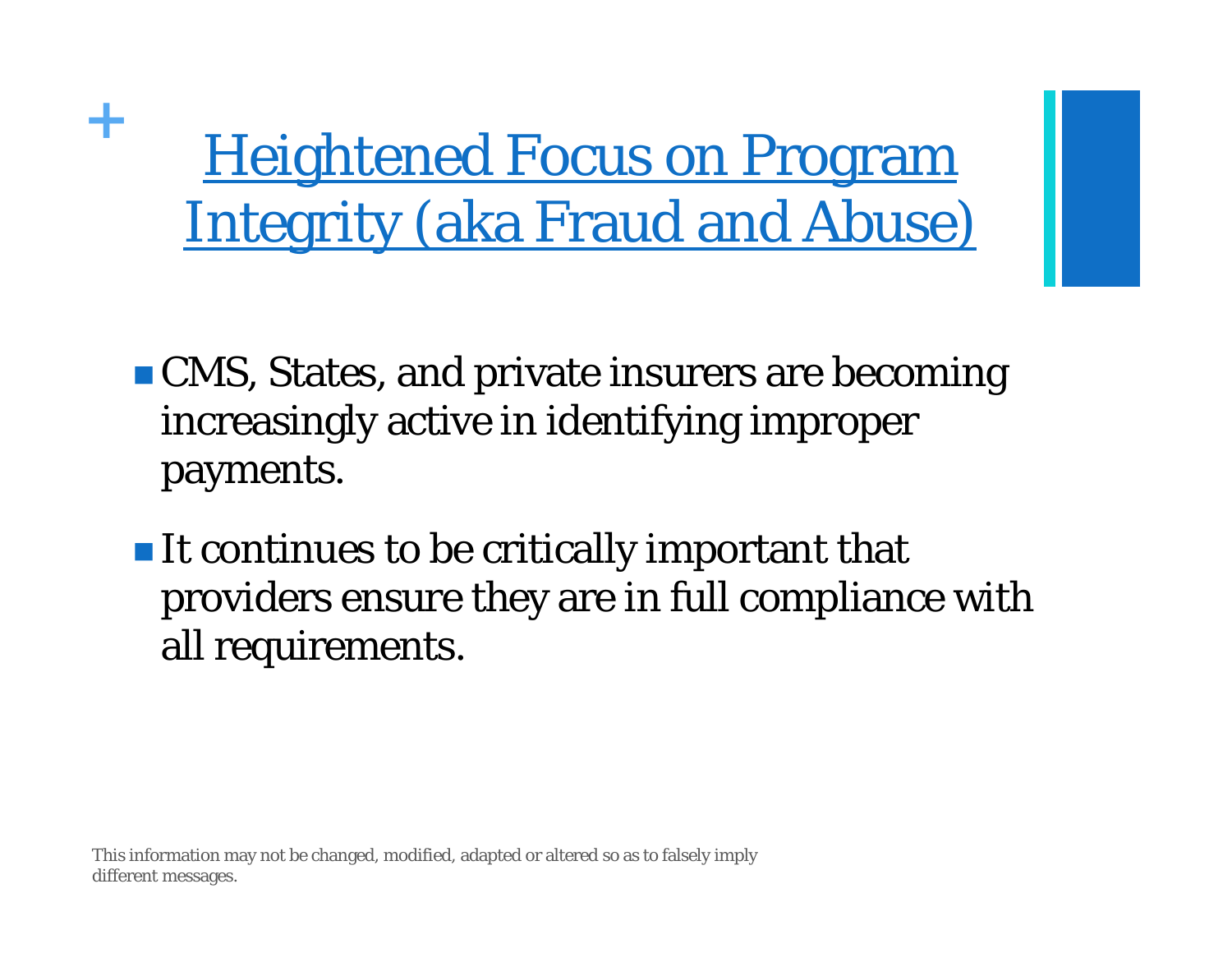**+ Reductions in Funding to Hospitals** that Treat Underserved Patients

- Medicaid and Medicare provide additional funding to "Disproportionate Share Hospitals" (DSH) which serve a significantly disproportionate number of underserved patients.
	- **HRSA** providers that may receive DSH funding include: Critical Access Hospitals, Sole Community Hospitals, Rural PPS hospitals, and teaching hospitals that receive BHPR funding.
- Starting in 2014, this funding will be reduced, as the number of uninsured is expected to decline.
- It is not yet clear exactly how these decreases will affect individual States and hospitals; however, providers should be aware that they are coming.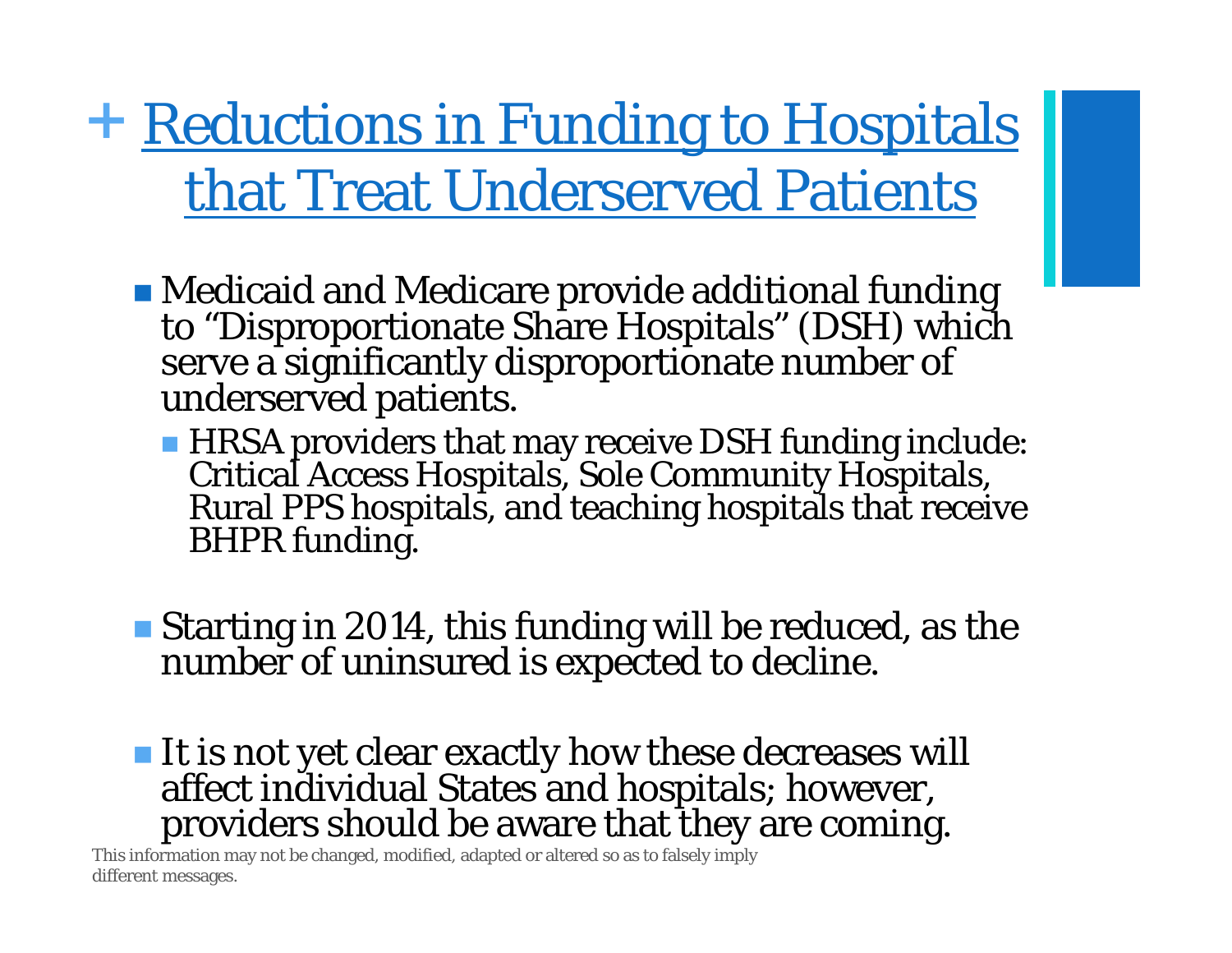**<sup>+</sup>**Summary of Potential Impact on Business Environment

- Newly-insured patients may enroll in plans that have specific provider networks.
	- **Providers may want to participate in the health** plans their patients will enroll in (both QHPs & Medicaid managed care plans.)
- **Changes in how health care is paid for & delivered**
- Heightened focus on program integrity (aka fraud and abuse)
- **Lower DSH funding for hospitals that treat a** disproportionate share of underserved patients.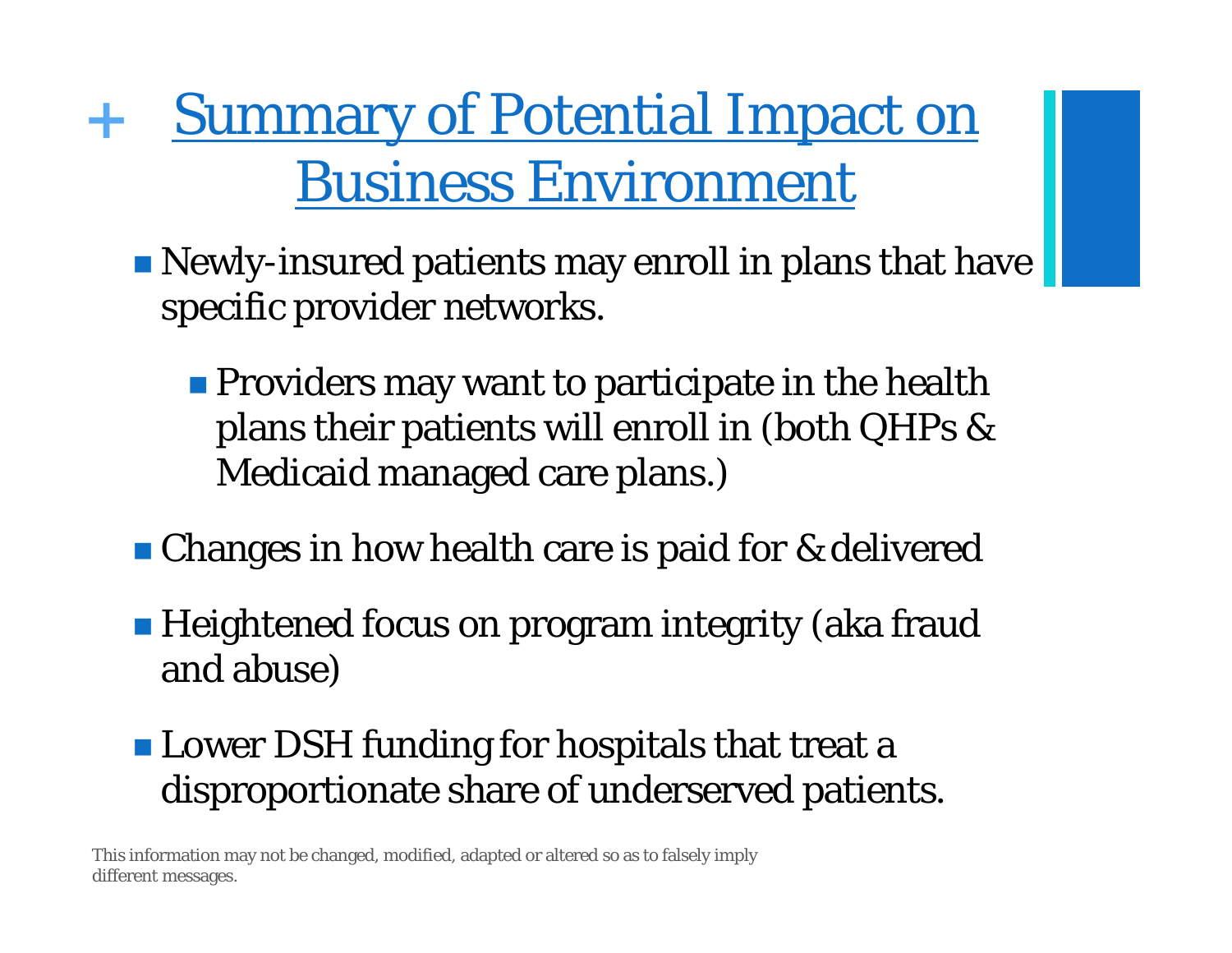

# C. Potential Impact on Safety Net Providers **as Employers**

This information may not be changed, modified, adapted or altered so as to falsely imply different messages.

**+**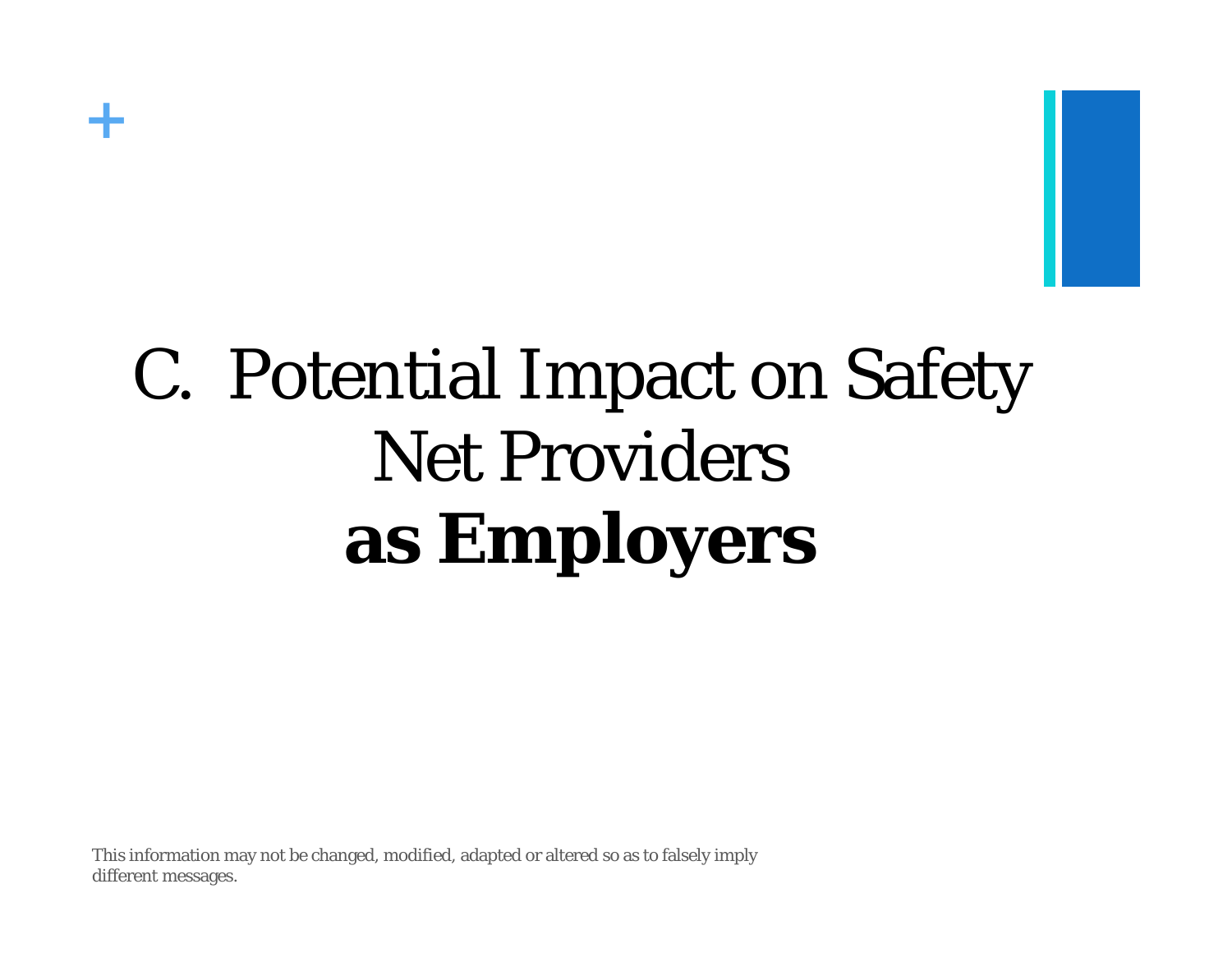**<sup>+</sup>**Safety Net Providers May See a Relatively Smaller Decrease in Number of Uninsured

- While safety net providers should expect a decrease in the percentage of their patients who are uninsured, this decrease is likely to be smaller than for other provider types.
	- An evaluation of the impact of Massachusetts' health reform\* (implemented in 2006) on FQHCs found that:
		- In the first year, the total number of uninsured persons in the State fell by about 50% -- but the number of uninsured seen at health centers fell by only about 25%.
		- Before reform, Massachusetts health centers served 22% of the State's uninsured population; one year later, they served 36%.

\* Source: "How Is the Primary Care Safety Net Faring in Massachusetts? Community Health<br>Centers in the Midst of Health Reform" available from Kaiser Commission on Medicaid and the This information may not be changed, modified, adapted or altered so as to falsely imply

different messages.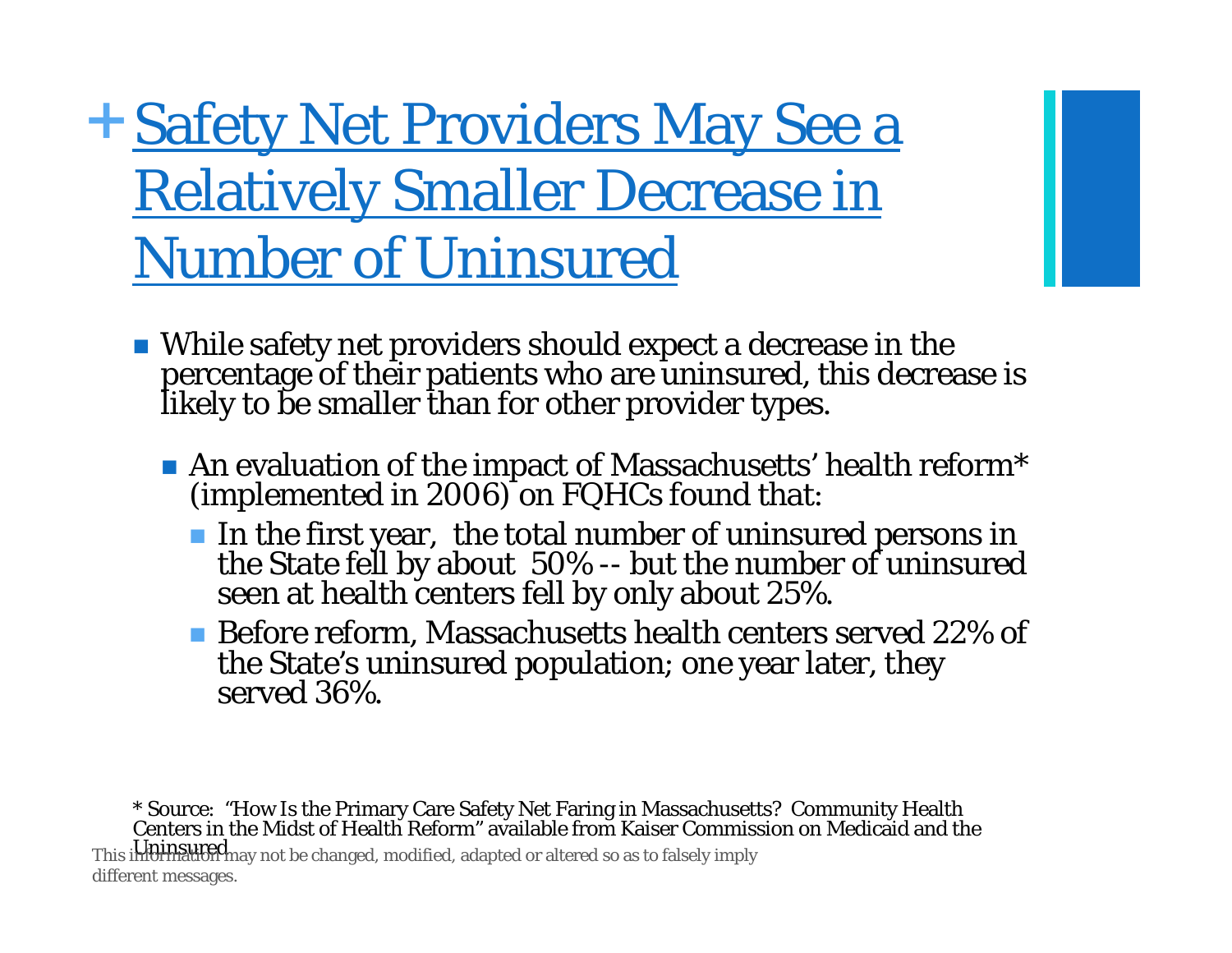# **<sup>+</sup>**Potential Increase in Demand from Newly-Insured Patients

- **History suggests that individuals who gain health** insurance for the first time may increase the amount of health care services they consume.
- **These increases may be particularly noticeable in:** 
	- **Primary care, and**
	- F. Low-income and/or underserved communities.

#### **Providers in these communities should assess their** staffing needs and strategies in preparation for 2014.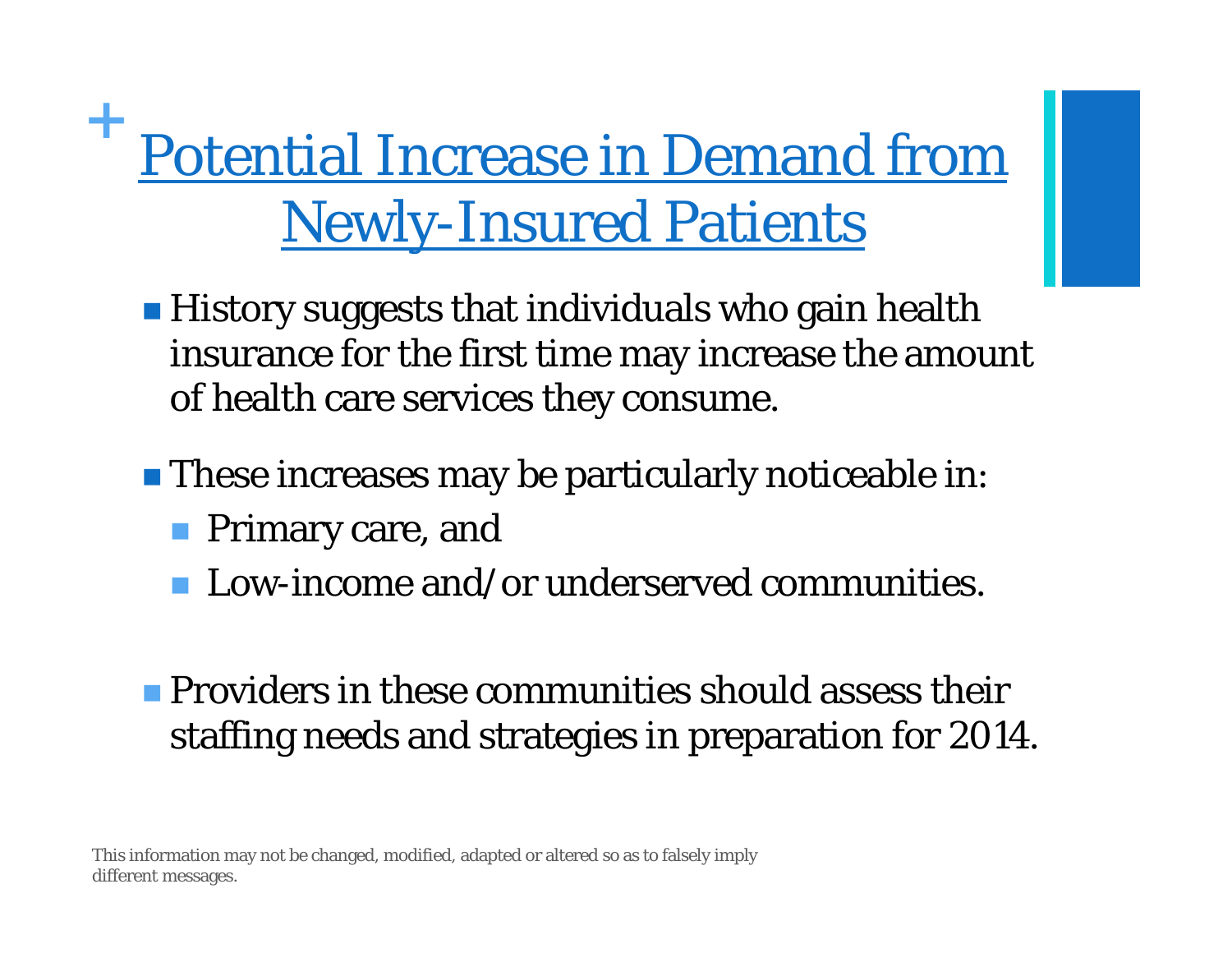## **<sup>+</sup>**New Options & Responsibilities for providing Health Insurance for Staff

- Beginning October 1, 2013, small employers with 100 or fewer full-time equivalent (FTE) employees may shop for and purchase insurance through a Small Business Health Options Program (SHOP) marketplace.
	- States may limit eligibility to employers with 50 or fewer employees for 2014 and 2015 only.
	- Small employers with 25 or fewer FTEs who pay average annual wages below \$50,000 and who purchase insurance through the SHOP may be eligible for a small business tax credit for 2 consecutive years.
- **Larger employers (over 50 FTEs) will have to pay assessments if** they do not provide their employees with affordable insurance that meets minimum value requirements.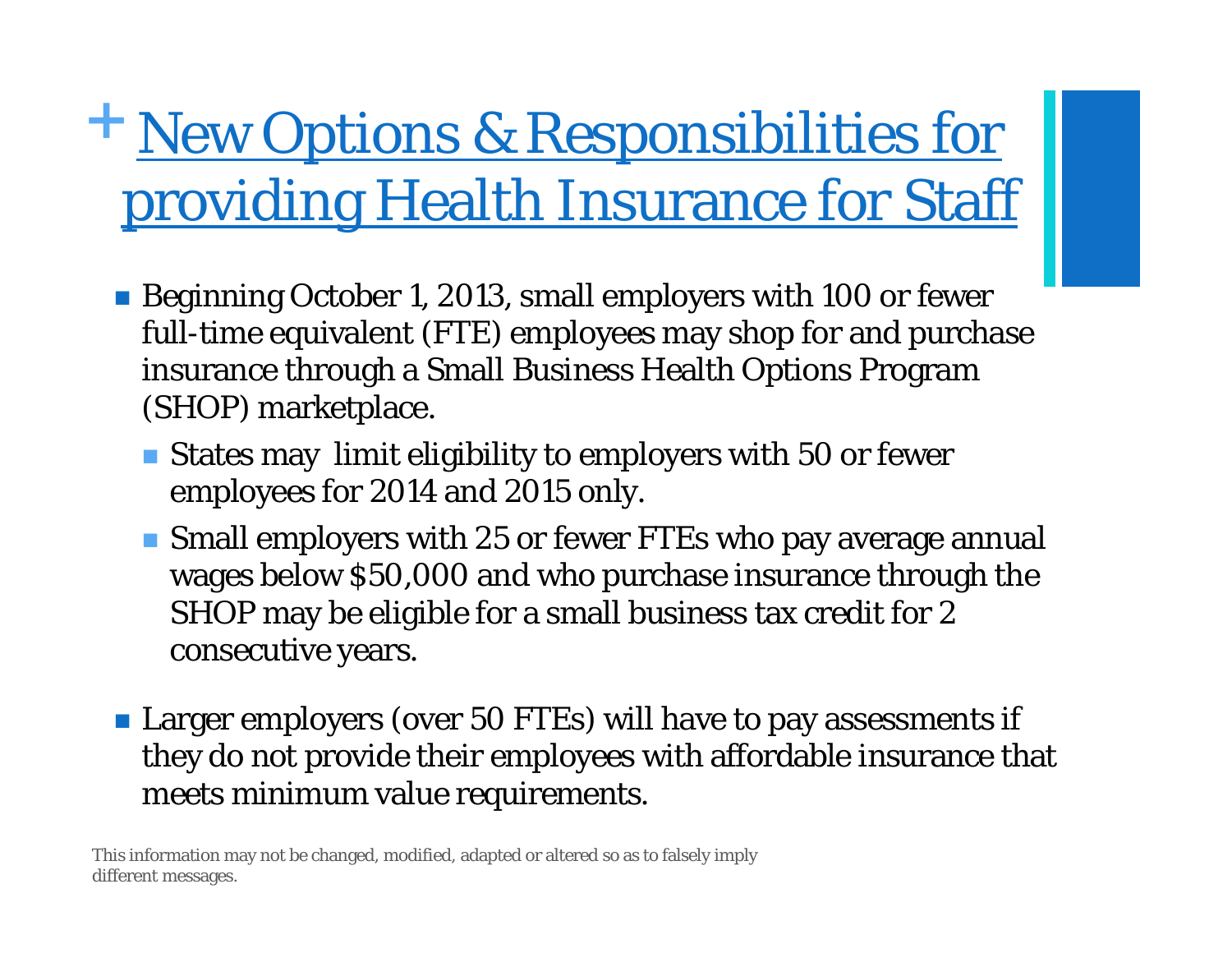# <sup>+</sup> Summary of Potential Impact on Providers as Employers

- 1. Compared to other provider types, safety net providers may see a relatively smaller decrease in how many uninsured persons they serve.
- 2. Demand for services may increase, particularly for primary care and among underserved populations.
- 3. Providers should assess their staffing needs & strategies.
- 4. There will be new options & responsibilities for providing health insurance for staff.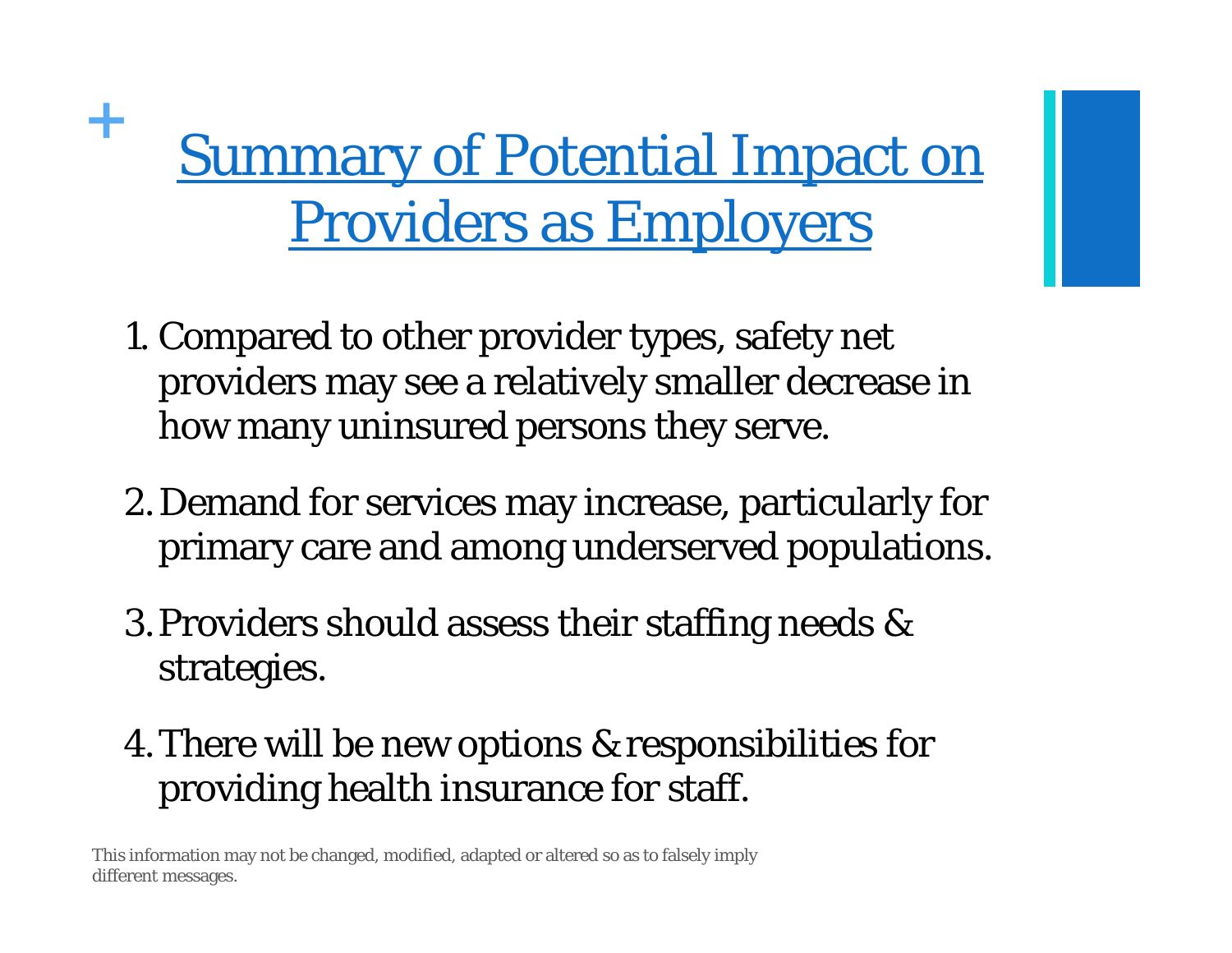## **+** Conclusion

To prepare for 2014, safety net providers may want to:

- NOW: Work with potential QHPs and Medicaid managed care plans to explore joining their provider networks.
- $\blacksquare$  Educate patients about their new insurance options and how they operate.
- $\blacksquare$  Educate patients about programs available to assist them into the new Marketplace (Navigators, etc.)
- **Make sure patients who are newly eligible for coverage** understand that their plan may use a provider network.
- $\blacksquare$  Assist patients in getting enrolled in the appropriate option/ programs.
- **Expect an increase in demand for primary care.**
- **Assess their staffing needs & strategies.**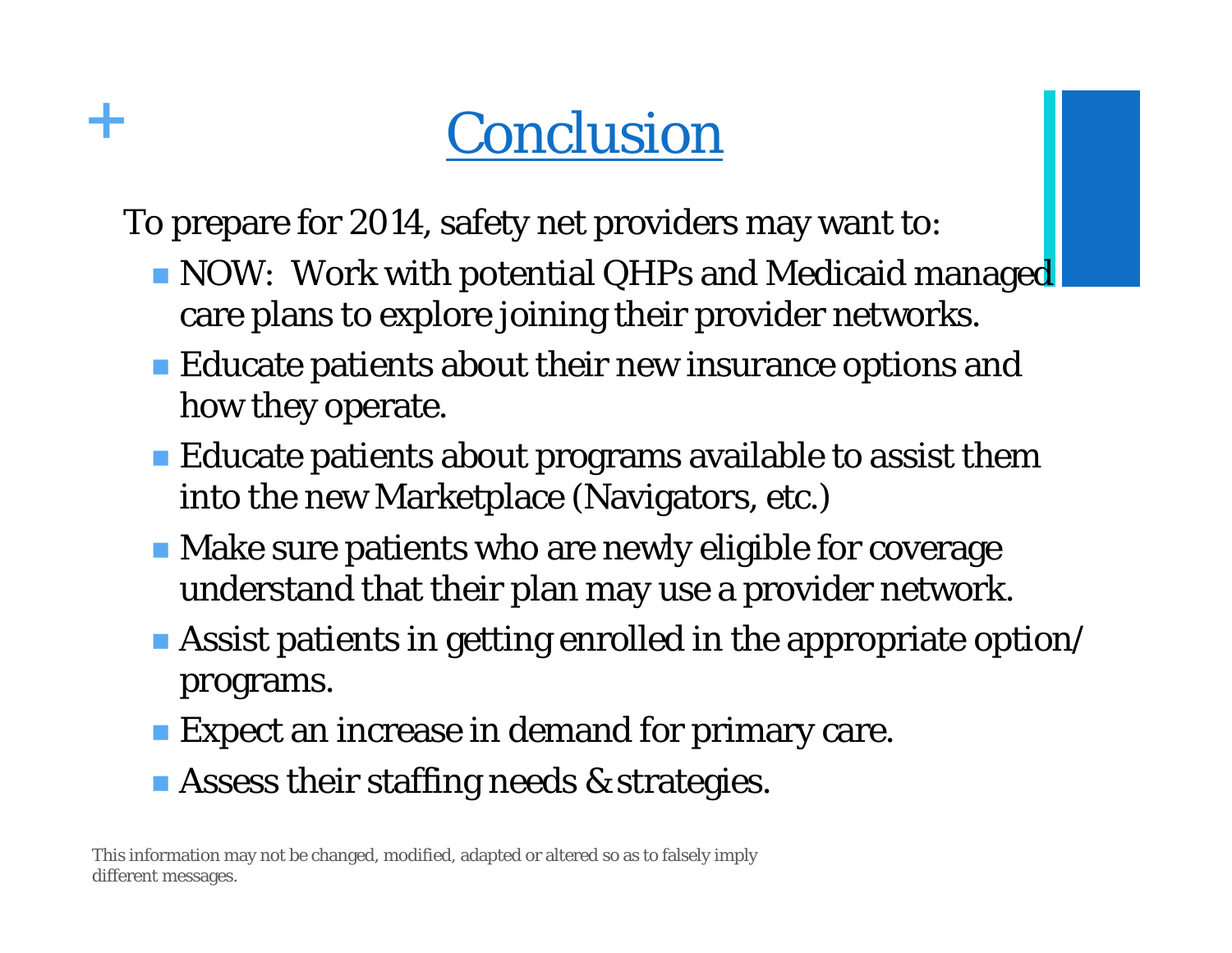### **<sup>+</sup>**For Further Information

www.healthcare.gov: Contains up-to-date information on topics such as: Preparing for Marketplaces; Health Insurance Basics; and Timeline for ACA implementation. Also contains videos explaining key features of the law

http://cciio.cms.gov/resources/factsheets/: Contains fact sheets & FAQs focused on private insurance issues, such as Marketplaces, Health Market Reforms, and Consumer Support and Information.

www.medicaid.gov: Contains general information on Medicaid, as well as information on the Medicaid expansion., including eligibility, benefits, and program administration.